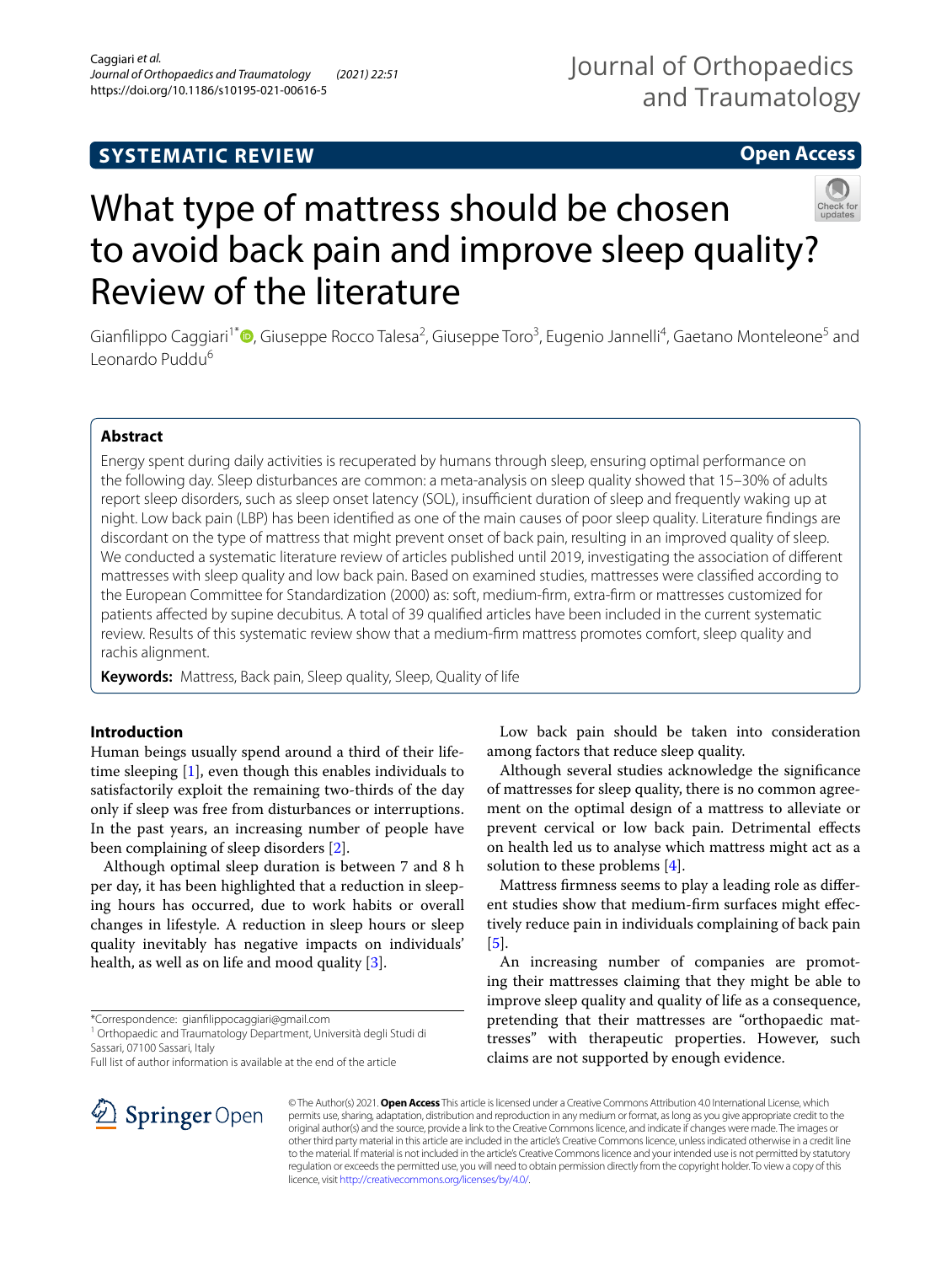Several studies in the literature aimed to assess which could be the best mattress to prevent back pain and improve sleep and life quality; however, the lack of univocal fndings suggests that additional research on this issue is warranted. Therefore, the aim of this review is to evaluate available studies so as to understand which mattresses can efectively reduce back pain or prevent its onset. In this way, healthcare professionals will be able to recommend to patients the correct type of mattress to limit or avoid back pain symptoms, thus providing them with benefts in terms of life quality.

## **Materials and methods**

Studies carried out between 2000 and 2019 have been included in the current review. Mattresses analysed in the studies examined by our research group have been classifed according to the European Committee for Standardization (2000) as soft, medium-frm, extra-frm or customized to avoid supine decubitus.

The databases searched include the Cochrane Library, PubMed (Digital Biomedical Archives and Health Sciences of the US National Institutes of Health), Google Scholar, Web of Science and Scopus.

The selection of search terms was tailored to match the search tools of each database, using MeSH terms to search in the databases Science Direct, PsycINFO, EMBASE, PubMed, Google Scholar, Web of Science, Scopus and Cochrane Collaboration. The following terms were used as descriptors: mattress and ergonomics, mattress and pain, mattress and vertebral column, mattress and sleep, mattress and quality of life.

Articles were sourced by searching the databases using the search strategy, or by searching for "similar articles". Inclusion criteria for the articles were publication in English, being published between the years 2000 and 2019 and studies conducted on adults over 18 years of age.

The first screening of articles was carried out by reading the titles and abstracts; those that had no relation to the subject, considering the inclusion and exclusion criteria, were excluded. A total of 323 potentially relevant papers were identified in the five investigated databases; these articles were selected by eliminating those with titles that did not correspond with the search, for example concerning certain categories (athletes, children, hospitalized adults), or were aimed at the study of certain pathologies (sudden death, ulcers, asthma, and other pathologies not related to our study), excluding 194 duplicates. After abstract analysis and reading, 70 articles were selected for full reading, after which 31 articles were excluded. Articles were excluded if they did not account for any biomechanical measurements or investigations; for example, some excluded articles only dealt with posture behaviour, cardiovascular and pulmonary measurements, questionnaires, temperature and humidity. Articles on medical-use mattresses, particularly those describing anti-pressure sore mattresses, were also excluded.

There was a total of 39 articles for analysis. The process of selecting studies is shown in Fig. [1,](#page-2-0) using a Preferred Reporting Items for Systematic Reviews and Meta-Analyses (PRISMA) flowchart.

A data extraction table was designed to collate information from the studies. For the analysis of the studies, an instrument composed of the following items was used for obtain data: author name, study type, research designs, levels of evidence (Melnyk & Fineout-Overholt, 2005), populations, samples, results and conclusions. These research characteristics are presented in Table [1](#page-3-0).

Level of evidence: 1 article was classifed as evidence I (systematic review with and without meta-analysis); 7\* as evidence II (randomized controlled clinical trial); 27\* as evidence III (controlled clinical trial without randomization) and 4\* as evidence level VI (evidence from a single descriptive or qualitative study). Each article has been carefully analysed by two independent reviewers to determine whether it was compliant in terms of inclusion and to evaluate methodological quality. In case of discrepancy between reviewers' evaluations, a third reviewer intervened to analyse the controversy.

#### **Results**

A total of 39 articles were considered compliant with inclusion criteria. Articles included in the current review and main results are presented in Table [1.](#page-3-0)

Such articles underlined the association between back pain decrease and mattress characteristics, in terms of design and frmness, that promote sleep quality and correct column alignment. Evaluating articles on efective pain relief deriving from use of specifc mattresses, three crucial results emerged: three types of mattresses showed the ability to achieve more efective pain relief in study participants.

Some authors declared that a mattress with intermediate frmness might reduce back pain [[6–](#page-23-1)[10](#page-23-2)]. In the literature, some authors recommended mattresses with an air overlay system to reduce pain, while others showed that variation of temperature can promote sleep  $[11-14]$  $[11-14]$ .

Jacobson et al. conducted a study comparing back pain, shoulder pain, spinal stifness, quality, comfort and sleep efficiency in volunteers who had been usually sleeping on commercial spring mattresses (phase 1) and rested for 28 days on medium-frm mattresses (phase 2). Jacobson et al. used a pre-test and a post-test after the experimental phase, using symptomatic patients as a control. In all cases, independently from initial sleep control, benefts were observed as a result of using a medium-frm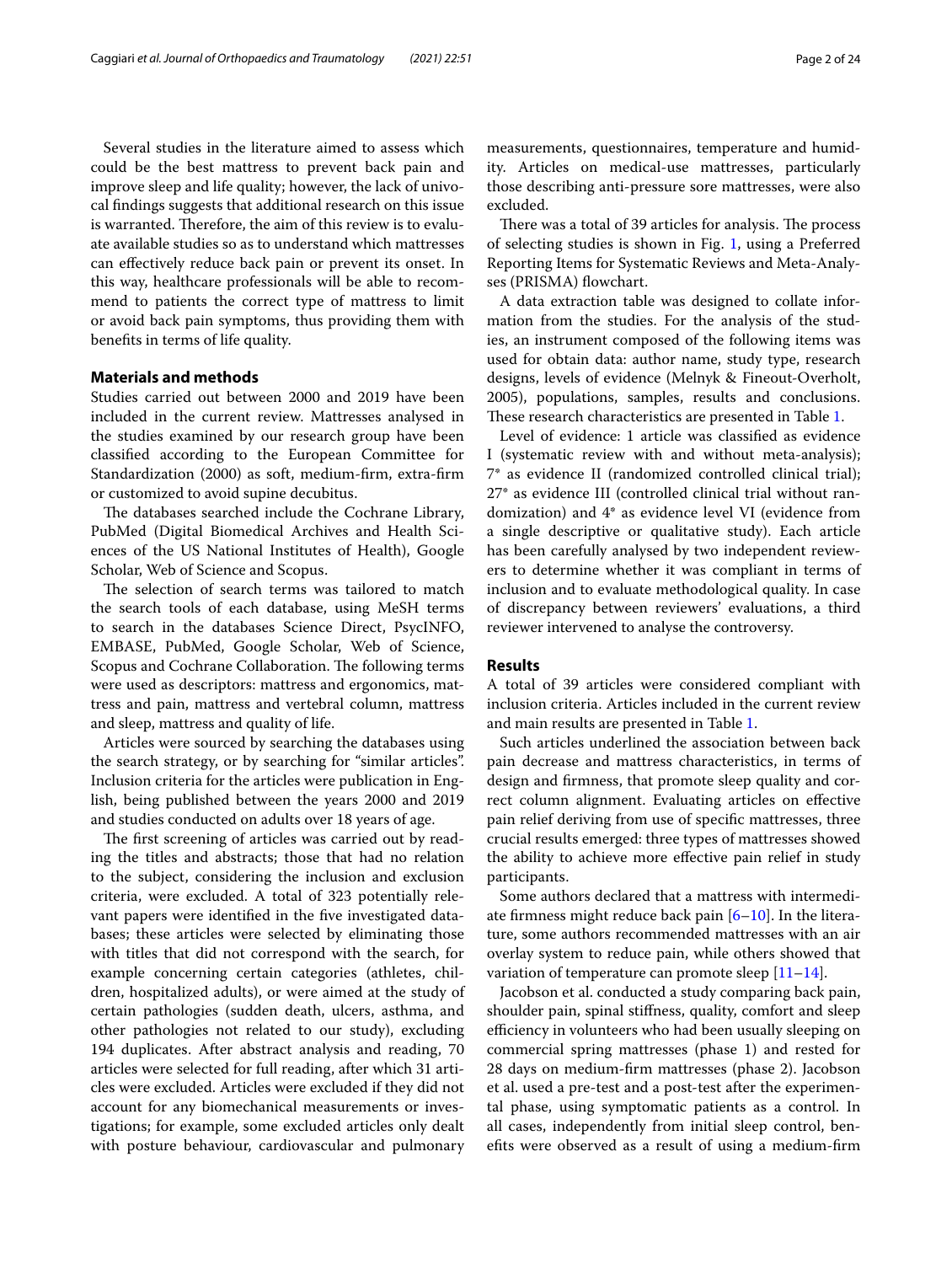

<span id="page-2-0"></span>mattress, independently from age, weight, height, and body mass index (BMI). Besides, improvement appeared to be progressively increasing between the frst and the fourth week since adoption of new mattresses [\[5](#page-23-0)].

Kovacs et al. conducted a double-blind multicentric controlled study evaluating 313 adults diagnosed with non-specifc chronic low back pain upon waking up. Results showed that, even though improvement was observed using both mattresses, patients with mediumfrm mattress reported a higher level of improvement both in terms of pain and disability. Thus medium-firm mattresses are recommended to patients sufering from non-specifc chronic low back pain.

Some authors studied the efficacy of overlay systems made by using diferent techniques and materials. Specifcally, Monsein et al. carried out a study on 30 patients diagnosed with severe low back pain who did not sufer from sleep disorders or sleep apnea syndrome.

Some authors studied the efficacy of overlay systems made by using diferent techniques and materials. Final results showed a signifcant beneft in terms of pain symptoms and sleep quality in patients who had slept on this kind of mattresses [[11\]](#page-23-3). Similar results for what concerns pain decrease and sleep quality were reached by using an air-flled mattress low-pressure fxed overlay (Repose). A study from Price et al. was based on this type of overlay used for 4 weeks by 19 patients afected by chronic low back pain and sleep disorders. Results were statistically signifcant in terms of decrease in night awakenings as well as for sleep quality and relieved low back pain [\[12](#page-23-5)].

Body temperature is among parameters taken into consideration. Raymann group evaluated sleep quality in response to manipulating external body temperature by using a thermal suit with water perfusion and without altering core temperature. This study seems to be crucial to understanding the importance of mattress frmness; in fact, a mattress which is too frm does not let shoulders sink into the mattress, consequently leading to a lack of adequate support to neck and shoulders that causes pain and joint stifness. On the other hand, in mattresses that are too soft, hips and shoulders sink too much into the mattress, leading to column misalignment. The study concluded that a customized mattress (customized infation) is able to provide column with higher support during sleep on side position  $[4, 15]$  $[4, 15]$  $[4, 15]$  $[4, 15]$  $[4, 15]$ . Krauchi et al. in their study underlined once more the importance of room temperature in infuencing sleep, even though it is still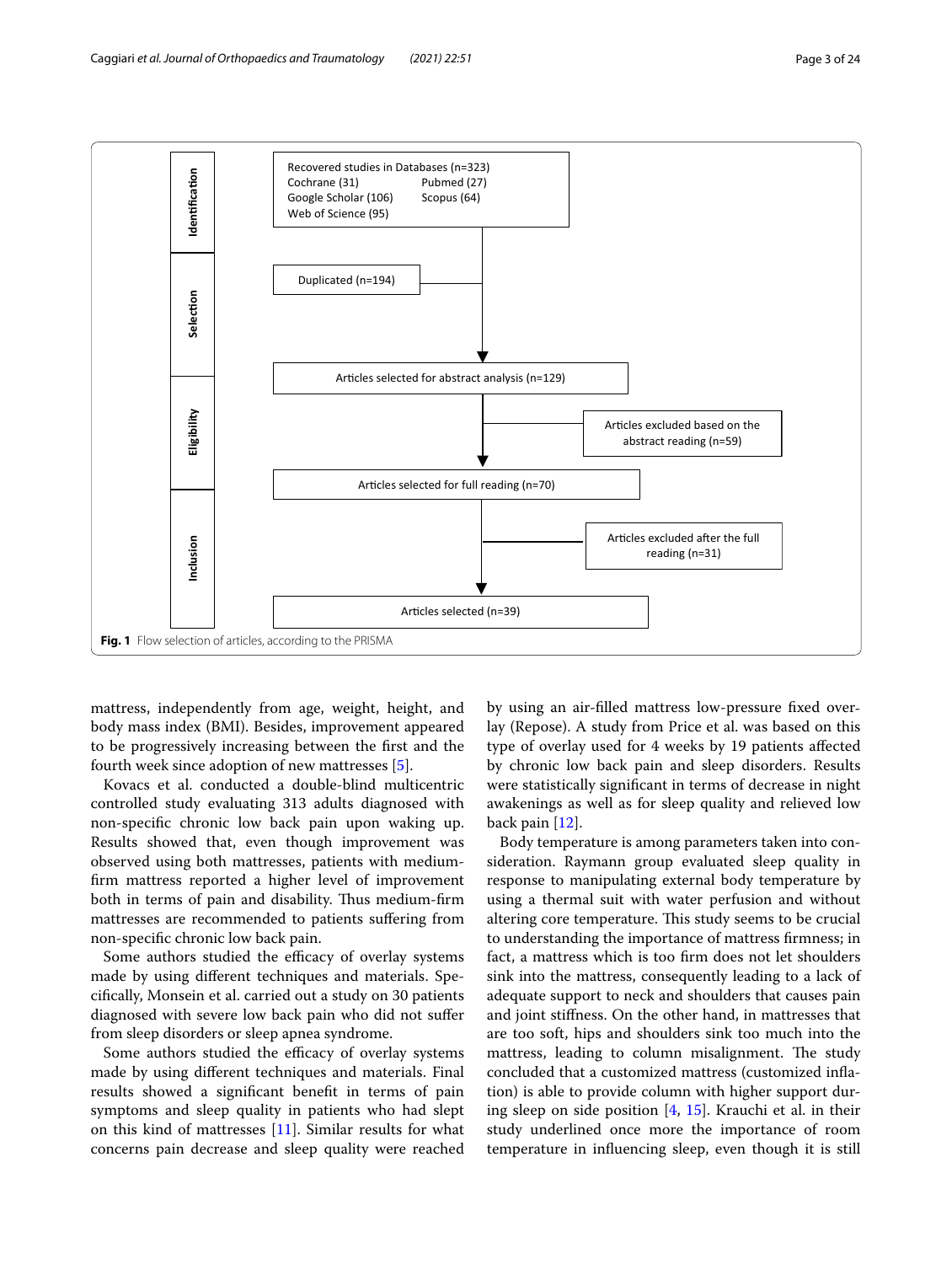<span id="page-3-0"></span>

|             | ֕                                   |
|-------------|-------------------------------------|
|             | ׇׇ֚֘֡<br>J                          |
|             |                                     |
| i           |                                     |
|             | ׇ֚֘֝֬                               |
|             |                                     |
|             | i                                   |
|             | ֦֧֖֖֖֖֖֖֖֖֖֪ׅ֚֚֚֚֚֚֚֚֚֚֚֝֬ <u>֓</u> |
|             |                                     |
|             | $\frac{1}{2}$                       |
|             |                                     |
|             |                                     |
| ļ           |                                     |
|             |                                     |
|             |                                     |
|             |                                     |
|             |                                     |
|             |                                     |
|             |                                     |
|             |                                     |
|             |                                     |
|             |                                     |
|             |                                     |
| i           |                                     |
|             | ļ                                   |
|             | Ò<br>l<br>J                         |
|             | ï                                   |
|             |                                     |
|             |                                     |
|             |                                     |
|             |                                     |
|             |                                     |
|             |                                     |
|             | )<br>)                              |
|             | i                                   |
|             |                                     |
|             |                                     |
|             |                                     |
|             |                                     |
|             |                                     |
|             |                                     |
|             |                                     |
|             |                                     |
|             |                                     |
|             |                                     |
|             |                                     |
| I           |                                     |
|             |                                     |
| i           | i                                   |
| í           | ١                                   |
|             | j<br>j                              |
|             | l                                   |
|             |                                     |
|             | ֚֚֬<br>l                            |
|             |                                     |
|             |                                     |
|             |                                     |
|             |                                     |
|             | í                                   |
|             | Ó                                   |
|             | $\overline{a}$                      |
|             | į                                   |
|             |                                     |
|             |                                     |
|             |                                     |
| Ì           |                                     |
|             |                                     |
|             |                                     |
|             |                                     |
|             |                                     |
|             | l                                   |
|             |                                     |
|             |                                     |
|             |                                     |
|             |                                     |
|             |                                     |
|             |                                     |
|             |                                     |
|             | )<br>)<br>)<br>)                    |
|             | j                                   |
|             |                                     |
|             | Ì                                   |
| ı           |                                     |
|             |                                     |
| ļ           |                                     |
|             | ١                                   |
|             |                                     |
| .<br>.      |                                     |
|             |                                     |
|             |                                     |
|             |                                     |
|             |                                     |
|             |                                     |
| .<br>.<br>. |                                     |
|             |                                     |
|             |                                     |
|             |                                     |
| i           |                                     |
|             | 5                                   |
|             |                                     |
|             |                                     |
|             |                                     |
|             | i                                   |
|             | ١                                   |
| ţ           | i                                   |
|             |                                     |
|             |                                     |
|             |                                     |
|             |                                     |
|             | $\frac{e}{2}$                       |

|                       | Table 1 Summary of articles on the effects of different | types and designs of mattresses, on sleep quality and pain reduction                                                                                     |                                                                                                                                                                                                                                                                                                                                                                             |                                                                                                                                                                                                     |
|-----------------------|---------------------------------------------------------|----------------------------------------------------------------------------------------------------------------------------------------------------------|-----------------------------------------------------------------------------------------------------------------------------------------------------------------------------------------------------------------------------------------------------------------------------------------------------------------------------------------------------------------------------|-----------------------------------------------------------------------------------------------------------------------------------------------------------------------------------------------------|
| Author (year)         | Study design                                            | ۸im                                                                                                                                                      | Materials and methods                                                                                                                                                                                                                                                                                                                                                       | Conclusion                                                                                                                                                                                          |
| Kovacs et al. [9]     | Randomized, blinded, controlled trial                   | Evaluation of effects of mattress firmness<br>on patients affected by chronic low back<br>pain                                                           | tresses allocated to patients and 158 firm<br>313 participants (155 medium-firm mat-<br>VAS score used to measure level of pain<br>Patients with $\geq$ 3 months chronic back<br>Roland Morris questionnaire adminis-<br>pain while lying in bed or on rising<br>ered to assess degree of disability<br>mattresses allocated to patients)<br>Level of evidence:<br>symptoms | observed, the study shows that patients<br>Although no statistically significant pain<br>reduction was reported among groups<br>with chronic low back pain can benefit<br>from mid-firm mattresses  |
| McCall et al. [6]     | Randomized controlled trial                             | Comparison between a traditional and<br>an anti-decubitus mattress, with seven<br>different pressure areas for 2 weeks                                   | Jse of VAS score to measure level of pain<br>Actigraphy and pressure mapping<br>evel of evidence: Il<br>12 participants<br>Asymptomatic<br>symptoms                                                                                                                                                                                                                         | the anti-decubitus mattress reduced the<br>the measurements obtained; however,<br>between the two mattresses in any of<br>No statistically significant difference<br>number of high-pressure points |
| Bergholdt et al. [10] | trial<br>Randomized single-blinded clinical             | Comparison of three different types of<br>foam mattress (Tempur), firm mattress<br>mattresses: waterbed (Akva), memory<br>(Futon Innovation) for 1 month | tered to measure pain symptoms levels<br>Danish COBRA questionnaire adminis-<br>and activities of daily life (ADLs)<br>evel of evidence: II<br>60 participants<br>Symptomatic                                                                                                                                                                                               | Water mattresses and foam mattresses<br>showed best results for low back pain                                                                                                                       |
| Jacobson et al. [14]  | Controlled trial                                        | Comparison of sleep quality based on<br>mattress firmness                                                                                                | pain, stiffness, shoulder pain and sleep<br>VAS score used to evaluate low back<br>Level of evidence: III<br>22 participants<br>Symptomatic<br>quality                                                                                                                                                                                                                      | Patients reported improvement of low<br>back and shoulder pain                                                                                                                                      |
| Jacobson et al. [5]   | Controlled trial                                        | Assessing new mid-firm mattresses<br>systems                                                                                                             | rachis stiffness, sleep quality; and another<br>questionnaire related to potential stress,<br>Used two questionnaires (VAS score to<br>evaluate pain symptoms, discomfort,<br>anxiety and irritability conditions)<br>Level of evidence: III<br>Asymptomatic<br>59 patients                                                                                                 | Mid-firm mattresses ensure more satisfac-<br>tory levels in terms of sleep, comfort and<br>pain symptoms                                                                                            |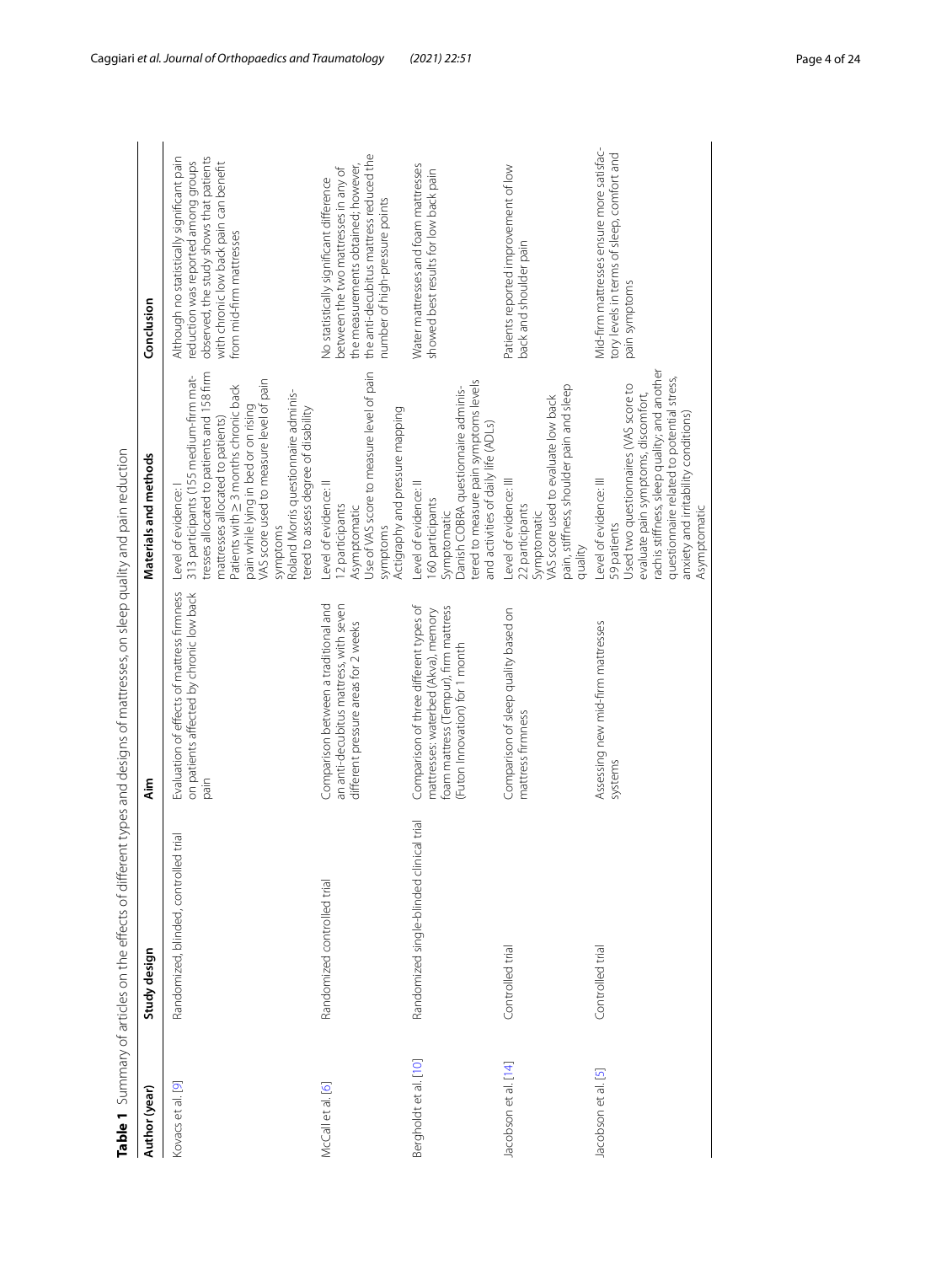| Table 1 (continued)  |                                 |                                                                                                                                                             |                                                                                                                                                                                                                                                                                                                                                                                                                                                |                                                                                                                                                                            |
|----------------------|---------------------------------|-------------------------------------------------------------------------------------------------------------------------------------------------------------|------------------------------------------------------------------------------------------------------------------------------------------------------------------------------------------------------------------------------------------------------------------------------------------------------------------------------------------------------------------------------------------------------------------------------------------------|----------------------------------------------------------------------------------------------------------------------------------------------------------------------------|
| Author (year)        | Study design                    | ٩i                                                                                                                                                          | Materials and methods                                                                                                                                                                                                                                                                                                                                                                                                                          | Conclusion                                                                                                                                                                 |
| Jacobson et al. [7]  | Non-randomized controlled trial | Influence on sleep quality through com-<br>parison of new mattresses and personal<br>mattress systems                                                       | Evaluation of sleep quality on a new mat-<br>Use of VAS scale to assess quality of sleep,<br>involving low back, shoulders and rachis<br>system adopted and of pain symptoms<br>comfort and efficiency of the mattress<br>59 patients (29 male and 30 female)<br>Evaluation of sleep quality through<br>personal mattresses for 28 days<br>tress system for 28 days<br>Level of evidence: III<br>Two-phases study<br>Asymptomatic<br>stiffness | replacement of mattress system compo-<br>improve sleep variables considered and<br>New mattress systems can significantly<br>quality of sleep arising from prompt<br>nents |
| Jacobson et al. [8]  | Controlled trial                | Comparison of sleep quality when using<br>a mid-firm mattress and patient's own<br>mattress                                                                 | Use of VAS scale to evaluate pain symp-<br>Questionnaire formed by 32 questions<br>related to potential stress conditions<br>59 patients (29 male and 30 female)<br>toms and sleep quality<br>Level of evidence: III<br>Asymptomatic                                                                                                                                                                                                           | evaluation as far as reduction of low back<br>pain and sleep quality improvement are<br>Mid-firm mattresses are given a positive<br>concerned                              |
| Jacobson et al. [17] | Controlled trial                | subjects' own mattresses for 3 weeks and<br>Comparison of sleep quality by using<br>the prescribed mattress for 12 weeks                                    | Use of VAS scale to assess pain symptoms<br>Level of evidence: III<br>and sleep quality<br>27 participants<br>Symptomatic                                                                                                                                                                                                                                                                                                                      | technologies-based mattress prescribed<br>Significant improvement in sleep qual-<br>ity and pain symptoms through new                                                      |
| Monsein et al. [11]  | A-B-A design                    | induced by individuals' own mattress and<br>an air-adjustable mattress placed on the<br>Pain reduction and sleep quality effects<br>topper                  | Analysis of the second type of mattress<br>Epworth Daytime Sleepiness Scale, and<br>Results evaluation conducted through<br>Patients complaining of low back pain<br>Analysis of data linked to participants'<br>Short Form (SF) 36 health survey<br>Level of evidence: III<br>90 participants<br>own mattress<br>for 28 days<br>VAS                                                                                                           | back pain following use of air mattress<br>Improvement of sleep quality and low                                                                                            |
| Price et al. [12]    | Pilot study                     | A-B design prospective study to evaluate<br>system (Repose; Frontier Therapeutics<br>sleep quality by using an air mattress<br>Ltd, Blackwood, South Wales) | Patients with chronic low back pain and<br>Use of a VAS evaluation chart on sleep<br>Level of evidence: III<br>sleep disorders<br>19 patients<br>quality                                                                                                                                                                                                                                                                                       | Statistically significant results found as a<br>consequence of air mattress system use                                                                                     |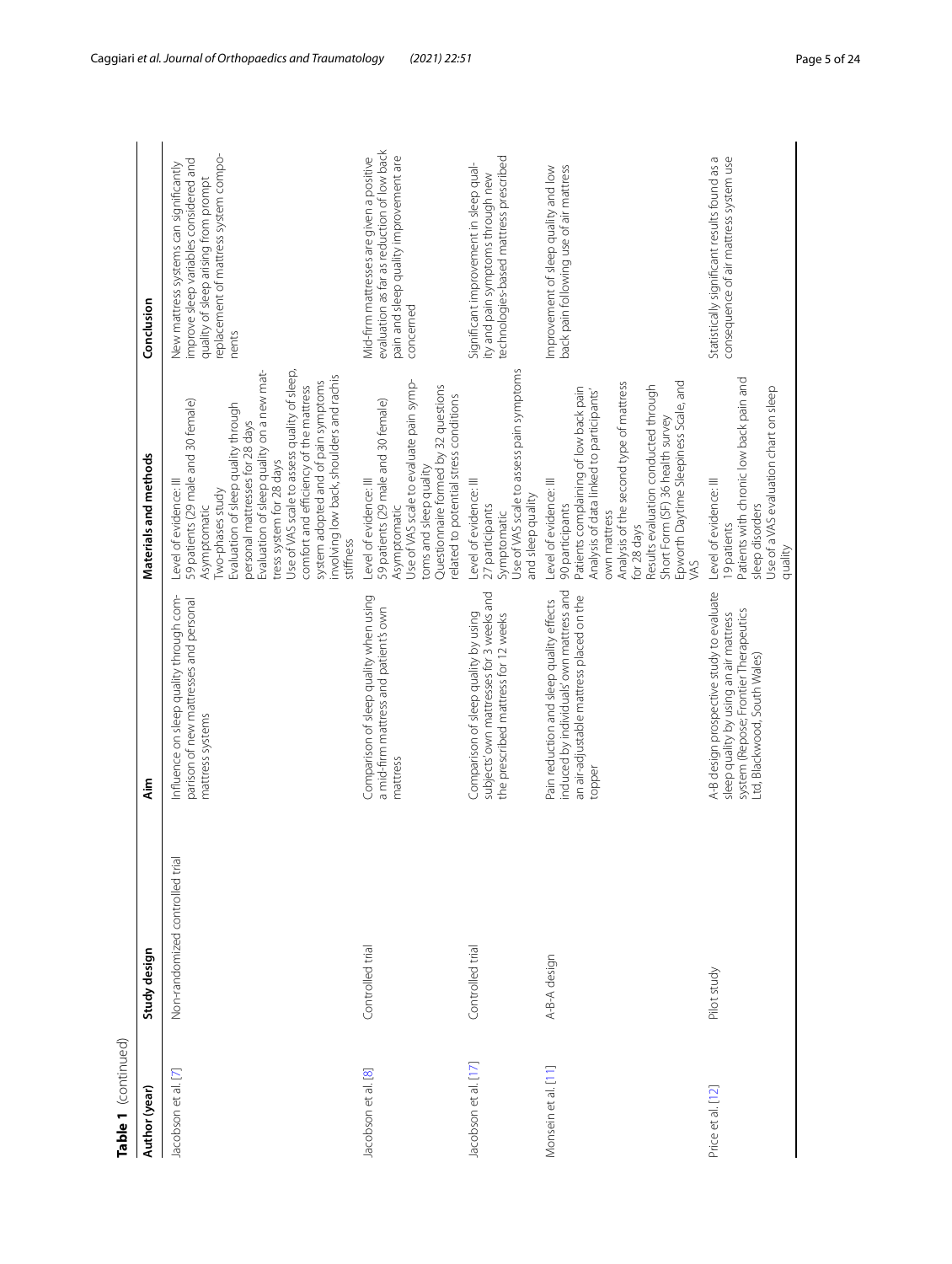| Table 1 (continued)      |                                 |                                                                                                                                                          |                                                                                                                                                                                                                                                                                                                                                                                                                                                                                                                                                                                                                                        |                                                                                                                                                                                                                                                                                                                                                                     |
|--------------------------|---------------------------------|----------------------------------------------------------------------------------------------------------------------------------------------------------|----------------------------------------------------------------------------------------------------------------------------------------------------------------------------------------------------------------------------------------------------------------------------------------------------------------------------------------------------------------------------------------------------------------------------------------------------------------------------------------------------------------------------------------------------------------------------------------------------------------------------------------|---------------------------------------------------------------------------------------------------------------------------------------------------------------------------------------------------------------------------------------------------------------------------------------------------------------------------------------------------------------------|
| Author (year)            | Study design                    | Äim                                                                                                                                                      | Materials and methods                                                                                                                                                                                                                                                                                                                                                                                                                                                                                                                                                                                                                  | Conclusion                                                                                                                                                                                                                                                                                                                                                          |
| Bader and Engdal [16]    | Randomized controlled trial     | mattress systems and influence on sleep<br>Comparison between soft and firm<br>quality                                                                   | Use of polysomnography to evaluate<br>Evaluation chart used to assess pain,<br>Level of evidence: Il<br>stress and fatigue<br>Ten participants<br>Asymptomatic<br>sleep quality                                                                                                                                                                                                                                                                                                                                                                                                                                                        | from comparison between two mattress<br>No statistically significant result arising<br>systems                                                                                                                                                                                                                                                                      |
| Lahm and laizzo [13]     | Non-randomized controlled trial | using three mattress systems with adjust-<br>orientation and its effect on sleep quality<br>Evaluation of cervical dorsal column<br>able air chambers    | blood pressure, subjective comfort levels<br>ferent pressure degrees of the mattress<br>Assessment of EMG activity, heart rate,<br>and data on column alignment on dif-<br>Questionnaire related to subjective<br>29 participants (15 male, 7 female)<br>opinions on sleep quality<br>Level of evidence: III<br>Asymptomatic<br>system                                                                                                                                                                                                                                                                                                 | provide essential information to evaluate<br>population (acute/chronic low back pain<br>alignment, these had limited physiologi-<br>cal consequences. However, such data<br>induced significant changes on spinal<br>similar associations in a symptomatic<br>Although mattress inflation pressure<br>and cervical pain)                                            |
| López-Torres et al. [21] | Non-randomized controlled trial | spring mattress, latex, polyurethane, two-<br>consideration four types of mattresses:<br>Evaluation of sleep quality taking into<br>ayer firmness system | morphological qualities of the mattress<br>Questionnaire regarding structural and<br>(firmness and softness)<br>Level of evidence: III<br>75 participants<br>Asymptomatic                                                                                                                                                                                                                                                                                                                                                                                                                                                              | such as pressure distribution and objective<br>and softness) were directly proportional to<br>Results of comparative analysis were corre-<br>ated to differences of objective properties<br>ohological and structural characteristics<br>firmness. Consequently, results on mor-<br>of mattress systems analysed (firmness<br>comfort reported by patients analysed |
| Raymann et al. [19]      | Experimental                    | Evaluation of skin temperature during<br>sleep                                                                                                           | Asymptomatic patients and patients with<br>test was 4 days. Day 1 was spent sleeping<br>at home. Day 2 was spent sleeping in the<br>34.5 °C ± 0.1 °C in "warm". Total length of<br>laboratory. Day 3 was spent sleeping at<br>home. Day 4 was spent sleeping in the<br>asymptomatic subjects and 8 sympto-<br>laboratory. Subjects wore the thermal<br>24 participants (8 young adults, 8 old<br>between 31.7 °C±0.1 °C in "cool" and<br>between 12:00 and 6:00 AM. Cycling<br>ture manipulation via thermal suit<br>Proximal and distal skin tempera-<br>Level of evidence: VI<br>suit on days 2 and 4<br>matic subjects)<br>insomnia | the elderly who are not able to effectively<br>manipulation might have a strong clinical<br>impact on sleep alterations, especially in<br>Temperature check in bed through soft<br>respond to temperature variations                                                                                                                                                |
|                          |                                 |                                                                                                                                                          |                                                                                                                                                                                                                                                                                                                                                                                                                                                                                                                                                                                                                                        |                                                                                                                                                                                                                                                                                                                                                                     |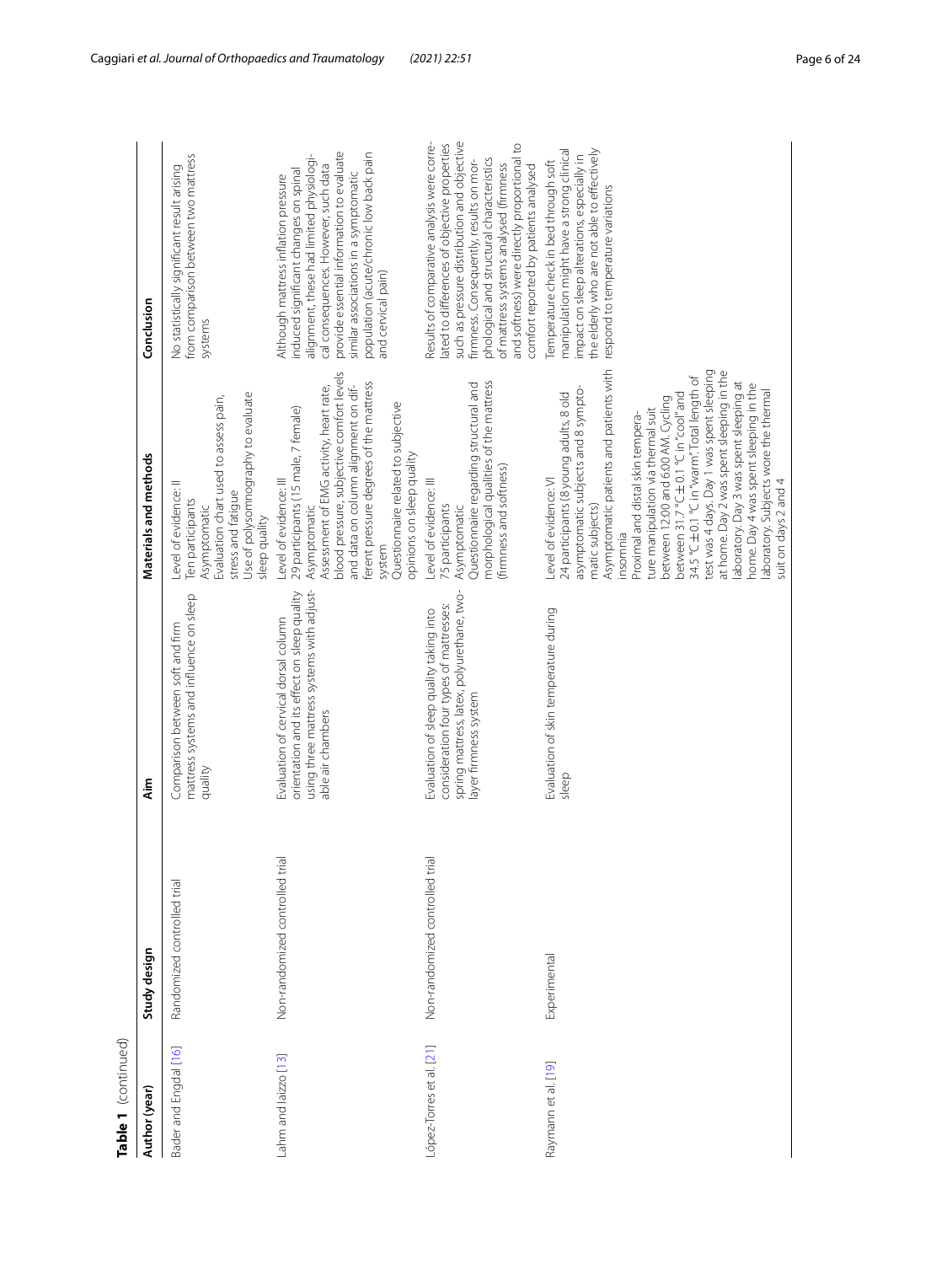| Table 1 (continued)  |                                |                                                                                                                                                                                                                                                                                                                                                                                                           |                                                                                                                                                                                                                                                                                                                                                                                                                                                   |                                                                                                                                                                                                                                                                                                                                                                                        |
|----------------------|--------------------------------|-----------------------------------------------------------------------------------------------------------------------------------------------------------------------------------------------------------------------------------------------------------------------------------------------------------------------------------------------------------------------------------------------------------|---------------------------------------------------------------------------------------------------------------------------------------------------------------------------------------------------------------------------------------------------------------------------------------------------------------------------------------------------------------------------------------------------------------------------------------------------|----------------------------------------------------------------------------------------------------------------------------------------------------------------------------------------------------------------------------------------------------------------------------------------------------------------------------------------------------------------------------------------|
| Author (year)        | Study design                   | Aim                                                                                                                                                                                                                                                                                                                                                                                                       | Materials and methods                                                                                                                                                                                                                                                                                                                                                                                                                             | Conclusion                                                                                                                                                                                                                                                                                                                                                                             |
| Tonetti et al. [1    | Actigraphic study              | Evaluation of sleep quality comparing<br>the use of a spring mattress and the<br>Myform system for 2 weeks                                                                                                                                                                                                                                                                                                | efficiency, insomnia latency and motor<br>Mini Sleep Questionnaire and Hassles<br>Evaluation of sleep parameters: sleep<br>28 participants (14 male, 14 female)<br>Level of evidence: VI<br>Scale adoption<br>Asymptomatic<br>activity                                                                                                                                                                                                            | Sleep quality improves thanks to Myform,<br>but this result does not seem statistically<br>significant                                                                                                                                                                                                                                                                                 |
| McCall et al. [6]    | Controlled trial               | intelligent mattress system. Comparison<br>between standard and dynamic con-<br>Evaluation of sleep quality using an<br>figuration                                                                                                                                                                                                                                                                        | Use of polysomnography to assess sleep<br>Subjective evaluation regarding sleep<br>Karolinska Sleepiness Scale, Profile of<br>Level of evidence: III<br>I1 participants<br>Asymptomatic<br><b>Mood State</b><br>quality                                                                                                                                                                                                                           | quality. Participants perceived fewer awak-<br>enings and awakenings were shorter with<br>configuration resulted in increased sleep<br>the active control system with dynamic<br>Active control system with dynamic<br>configuration                                                                                                                                                   |
| Verhaert et al. [27] | Non-randomized controlled tria | Evaluation of an ergonomic mattress<br>system and its effect on sleep                                                                                                                                                                                                                                                                                                                                     | Polysomnography to objectively evaluate<br>(0-20), Karolinska Sleepiness Scale, Cox's<br>Stress/Arousal, Adjective Check List, the<br>Use of different questionnaires [VAS<br>atigue scale of Profile of Mood]<br>Video-recording aids<br>Level of evidence: III<br>7 participants<br>Asymptomatic<br>sleep quality                                                                                                                               | sleep in lateral position also spent a signifi-<br>cantly shorter time in REM compared with<br>The effect of bed design on sleep cannot<br>has a negative effect on sleep quality for<br>a lateral sleep position. Individuals who<br>people who spend most of the time in<br>be fully evaluated just comparing two<br>sleep systems. A relaxed sleep system<br>the standard condition |
| Park et al. [18]     | Multicenter controlled trial   | characteristic of mattress, anthropomet-<br>Evaluation of the relations between the<br>materials. Springs were 3-pitch, 4-pitch<br>ric features, body pressure distribution<br>overall relations between the comfort<br>and features of mattress. Six materials,<br>i.e. three kinds of cotton, felt, sponge<br>and spinal curvature and to examine<br>and elastic cotton, were used as pad<br>or 5-pitch | Pressure measurement at hips and shoul-<br>The subject fills out six evaluation charts<br>at $C$ 7, T1, T3, TT, Tg, T11, L2, L5/S1 and of<br>into two sections) about the degree of<br>3D measurement of vertebrae column<br>that uses seven-point scales (divided<br>18 participants (9 male, 9 female)<br>sacrum and coccyx prominences<br>satisfaction and physical features<br>ders through sensors<br>Level of evidence: III<br>Asymptomatic | tion was most similar to that in standing.<br>which the spinal curvature in lying posi-<br>The best mattress was the mattress in<br>The firmness had to be extended to<br>increase patient comfort                                                                                                                                                                                     |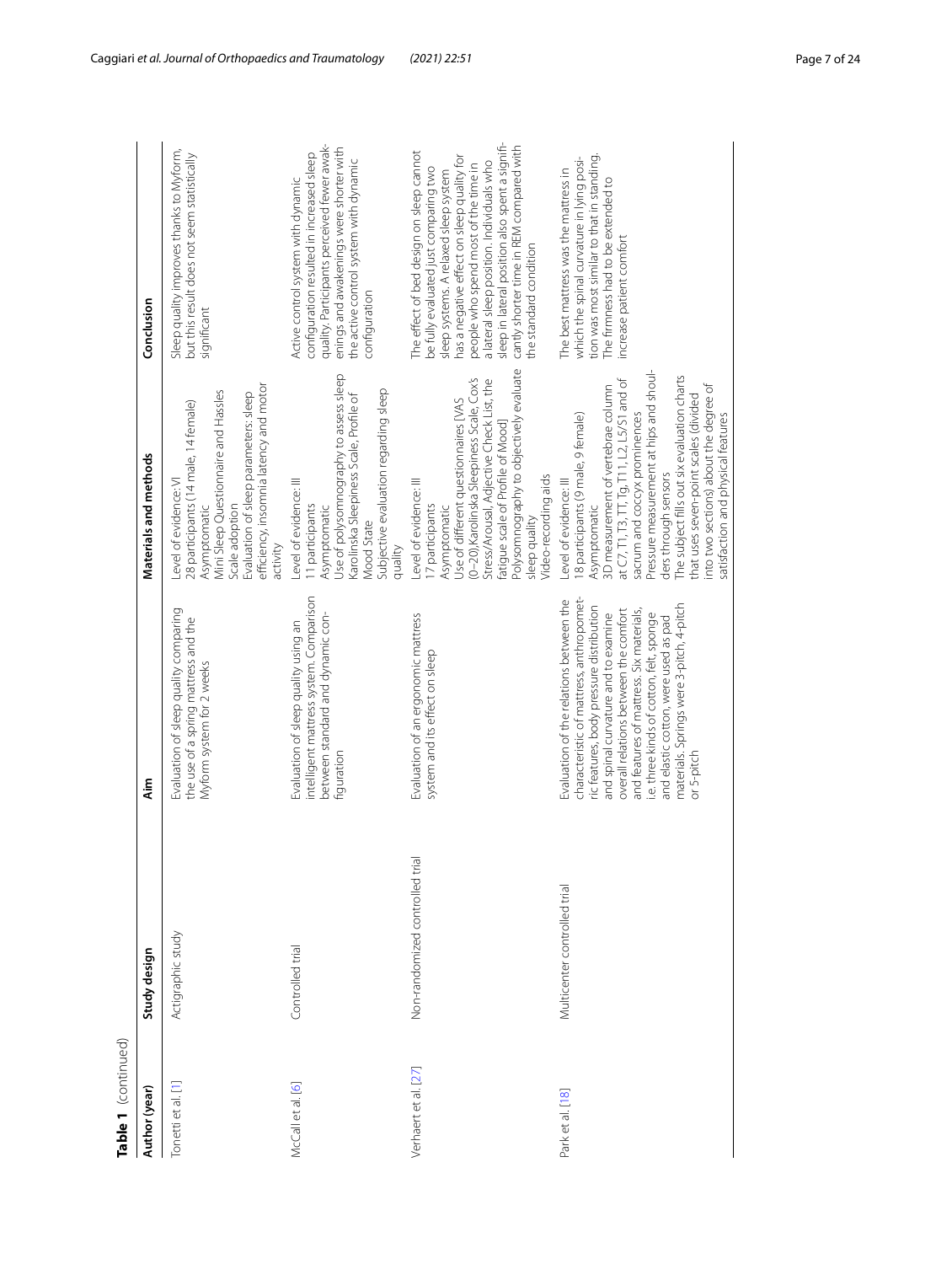| Table 1 (continued)    |                          |                                                                                                                                                                                                                                                                                                                                                         |                                                                                                                                                                                                                                                                                                                                                          |                                                                                                                                                                                                                                                                                                                                                                                      |
|------------------------|--------------------------|---------------------------------------------------------------------------------------------------------------------------------------------------------------------------------------------------------------------------------------------------------------------------------------------------------------------------------------------------------|----------------------------------------------------------------------------------------------------------------------------------------------------------------------------------------------------------------------------------------------------------------------------------------------------------------------------------------------------------|--------------------------------------------------------------------------------------------------------------------------------------------------------------------------------------------------------------------------------------------------------------------------------------------------------------------------------------------------------------------------------------|
| Author (year)          | Study design             | Aim                                                                                                                                                                                                                                                                                                                                                     | Materials and methods                                                                                                                                                                                                                                                                                                                                    | Conclusion                                                                                                                                                                                                                                                                                                                                                                           |
| Price et al. [12]      | Pilot study              | 4 weeks overlay in patients with chronic<br>the use of an air flotation mattress for<br>Prospective study AB design about<br>pain                                                                                                                                                                                                                       | n sleep quantity and frequency of sleep<br>Evaluation about self-reported changes<br>Patients with chronic pain symptoms<br>disturbance, and about self-reported<br>changes in pain and use of analgesia<br>and sleep alterations<br>Level of evidence: III<br>9 participants                                                                            | This study reported statistically significant<br>(low-pressure inflatable) overlay mattress<br>pain after 4 weeks with the use of a new<br>results about improvement in sleep and                                                                                                                                                                                                    |
| Shen et al. [36]       | Randomized control trial | different top comfort combination layers)<br>Comparing 18 different types of spring<br>mattresses (5 different spring cores, 14                                                                                                                                                                                                                         | actigraphy (sleep/wake behaviour), body<br>Questionnaire about level of fatique of<br>Polysomnography [electrocardiogram,<br>body parts before sleep, discomfort,<br>electrooculogram, electroencepha-<br>logram, electromyography (EMG)]<br>sleepiness and pain after sleep<br>Level of evidence: Il<br>Eight participants<br>Asymptomatic<br>movements | Morphological and structural features of<br>Sleep quality depends on postural char-<br>Subjective opinion on mattress system<br>the mattress influence sleep quality<br>characteristics<br>acteristics                                                                                                                                                                               |
| Lee et al. [31]        | Randomized control trial | temperature of the skin, using a subjec-<br>tress on sleep quality by measuring the<br>Study of the effects of the type of mat-<br>through the use of a polysomnogram<br>tive mattress evaluation system and                                                                                                                                            | Polysomnography data, skin temperature<br>Personal recordings about sleep quality<br>6 participants (age range 20-30 years)<br>evel of evidence: Il<br>Asymptomatic                                                                                                                                                                                      | To ensure efficient sleep quality, a mattress<br>ture and reduce body movements during<br>must guarantee the best support for the<br>spine, maintain constant body tempera-<br>sleep                                                                                                                                                                                                 |
| DeVocht et al. [4]     | Controlled trial         | Calibri Firm by Simmons; mattress C, Pos-<br>turepedic Afton Plush by Sealy; mattress<br>four different manufacturers (mattress A,<br>Perfect Contour Extraordinaire Dorches-<br>of four "top of the line" mattresses from<br>ter by King Koll; mattress B, Beautyrest<br>Objective, biomechanical comparison<br>D, Perfect Sleeper Southdale by Serta) | wo different measurements (pressure<br>distribution during the supine position<br>and evaluation of the degree of spinal<br>distortion induced when in the side<br>8 patients (all male)<br>evel of evidence: Ill<br>posture position)<br>Asymptomatic                                                                                                   | Extraordinare Dorchester by King Koil), and<br>the highest pressure was seen in mattress<br>values when compared with the thoracic<br>Mattress D also demonstrated the lowest<br>was seen in mattress A (Perfect Contour<br>D (Perfect Sleeper Southdale by Serta).<br>The pelvic region had higher pressure<br>region. The least amount of pressure<br>level of spinal distortion   |
| Leilnahari et al. [26] | Controlled trial         | column based on the degree of mattress<br>firmness: soft (polyurethane foam), firm,<br>Evaluation of pressure exerted on the<br>and custom-made mattresses                                                                                                                                                                                              | on the column (through sensors placed<br>Comparison between pressure exerted<br>on spinal processes) both in lateral and<br>25 participants (all male)<br>Level of evidence: III<br>routine position<br>Asymptomatic                                                                                                                                     | The results showed a significant difference<br>tom-made and soft and firm mattresses at<br>A custom-made mattress can be effective<br>the $p = 0.001$ level and between firm and<br>mattress influences the forces exerted on<br>in the $\pi$ -P8 angles between soft and cus-<br>for heavier patients. The stiffness of the<br>soft mattresses at the $p = 0.05$ level<br>the spine |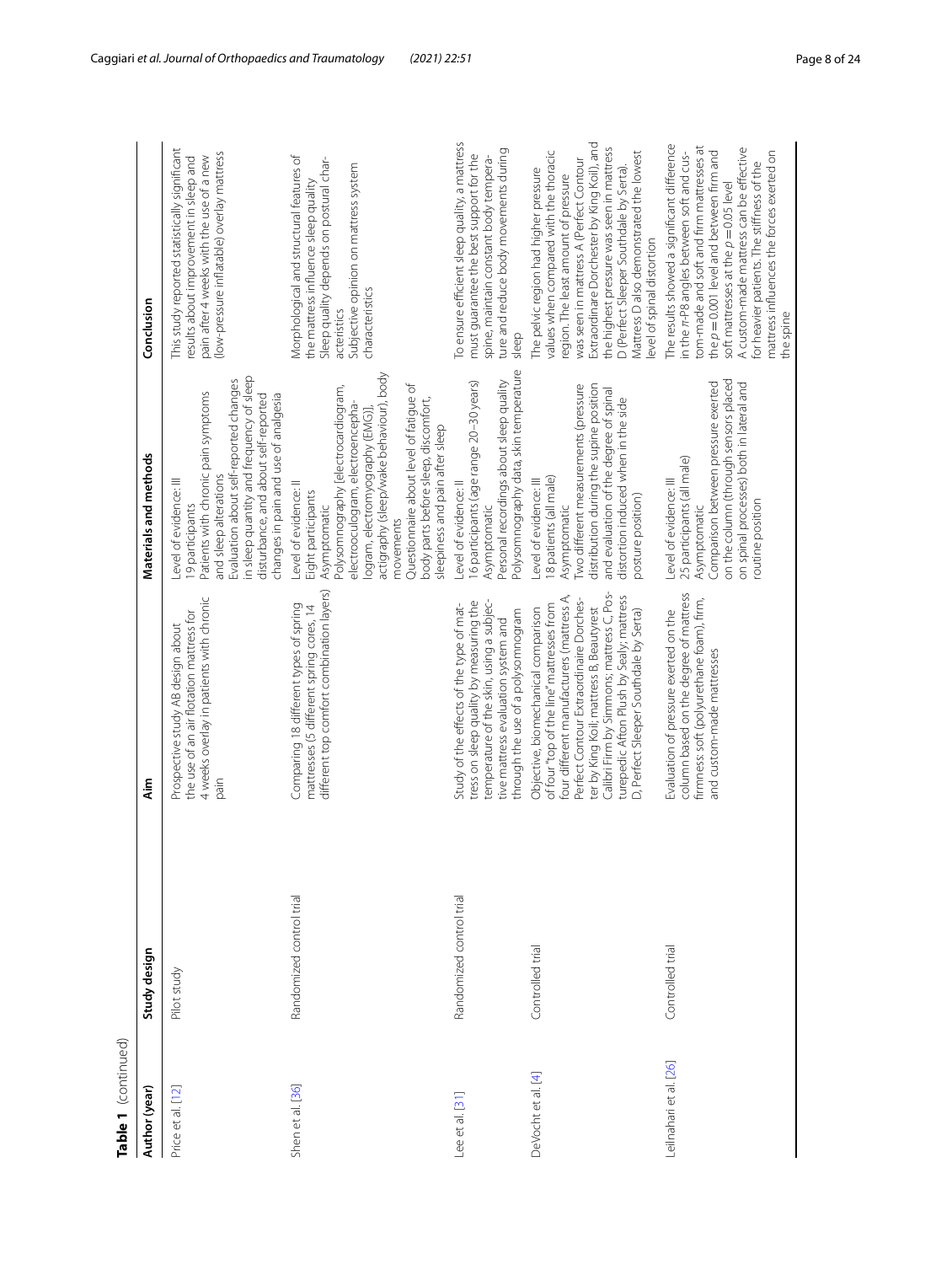| Table 1 (continued) |                                                           |                                                                                                                                                     |                                                                                                                                                                                                                                                                                                                                                                                                                                                                                                                                                                                                                                                                                                                                                 |                                                                                                                       |
|---------------------|-----------------------------------------------------------|-----------------------------------------------------------------------------------------------------------------------------------------------------|-------------------------------------------------------------------------------------------------------------------------------------------------------------------------------------------------------------------------------------------------------------------------------------------------------------------------------------------------------------------------------------------------------------------------------------------------------------------------------------------------------------------------------------------------------------------------------------------------------------------------------------------------------------------------------------------------------------------------------------------------|-----------------------------------------------------------------------------------------------------------------------|
| Author (year)       | Study design                                              | ا<br>آنه                                                                                                                                            | Materials and methods                                                                                                                                                                                                                                                                                                                                                                                                                                                                                                                                                                                                                                                                                                                           | Conclusion                                                                                                            |
| Normand et al. [30] | Quasi-experimental                                        | tress, 8 cm of foam, 14 cm latex mattress<br>using three types of surfaces (no mat-<br>Evaluation of six different conditions<br>of medium density) | (Tekscan pressure sensor) in supine posi-<br>Assessment of pressure distribution on<br>the thorax, pelvic and low back areas<br>Level of evidence: III<br>Ten participants<br>Asymptomatic<br>tion for 30 s                                                                                                                                                                                                                                                                                                                                                                                                                                                                                                                                     | geneous pressure on the thorax, low back<br>Use of a low back support led to a homo-<br>and pelvis in supine position |
| Chen et al. [22]    | Randomized cross-over, single-blinded<br>controlled trial | To investigate the influence of mattress<br>firmness on body contact pressure and<br>sleep quality                                                  | intermediate layer finely fitting the shape<br>polysomnography; (3) questionnaire, yes/<br>no questions on hardness, comfortability,<br>(2) With supporting layer and pillow top<br>measurement system; (2) ALICELE PSG<br>of the human body, and pillow top. (4)<br>(3) 3D structure made of foam rubber<br>and plant fibre, with supporting layer,<br>6 healthy males (aged 20-45 years)<br>(2) Sleep quality/polysomnography<br>(1) Body-mattress contact pressure<br>Methods: (1) ABW body pressure<br>Sleeping posture: supine lateral<br>and difficulty to fall asleep<br>Mattress characteristics:<br>(3) Subjective feedback<br>Independent springs<br>Level of evidence: Il<br>made of palm fibre<br>(1) Plank springs<br>Measurement: | intermediate level of contact pressure led<br>The results reveal that a mattress with an<br>to better sleep quality   |

Caggiari *et al. Journal of Orthopaedics and Traumatology (2021) 22:51* Page 9 of 24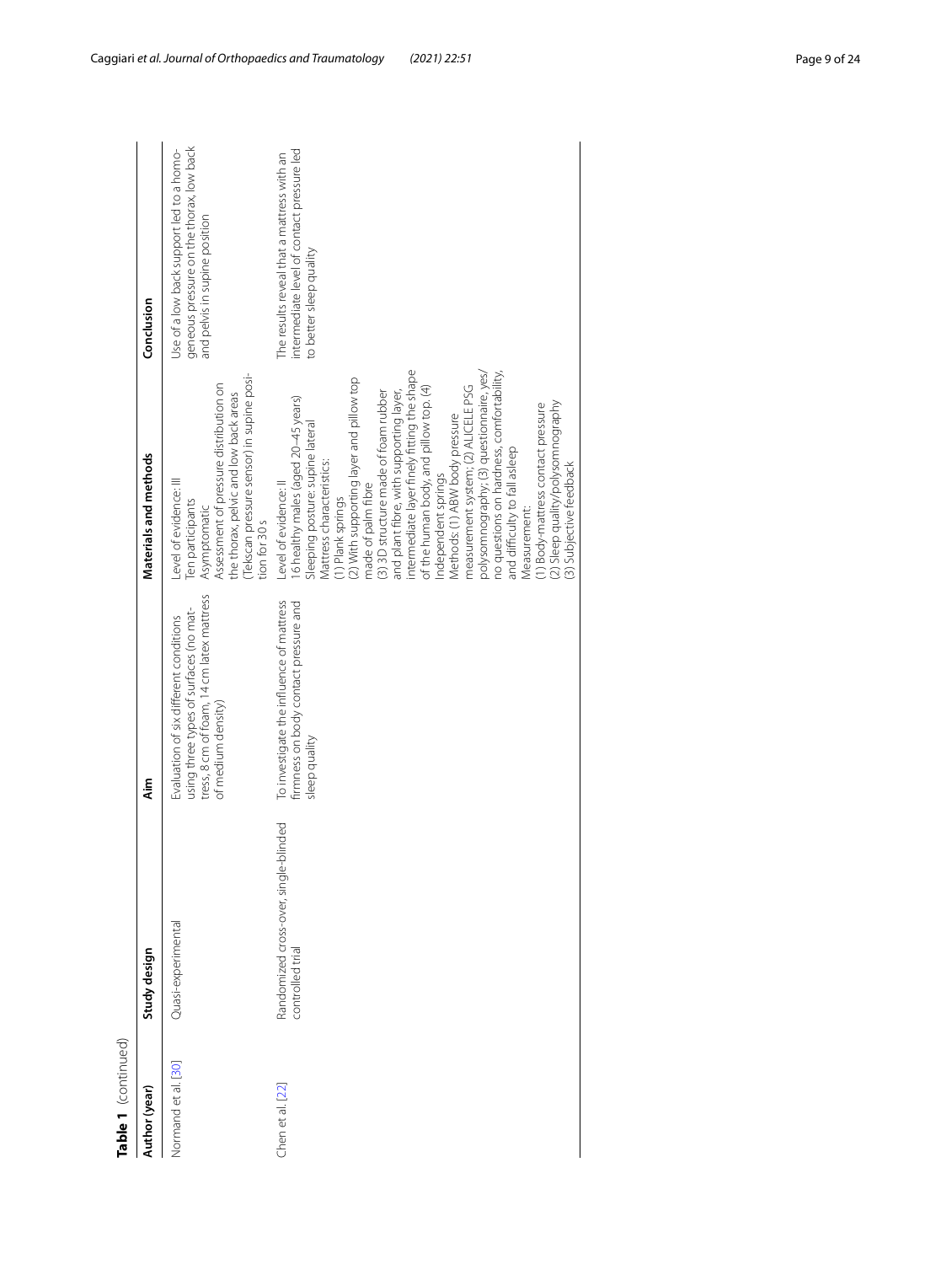| Table 1 (continued)   |                                                         |                                                                                                                |                                                                                                                                                                                                                                                                                                                                                                                                                                                                                                                                                                                                                           |                                                                                                                                                                                                                                                                                                                                                                                                                                                                                                 |
|-----------------------|---------------------------------------------------------|----------------------------------------------------------------------------------------------------------------|---------------------------------------------------------------------------------------------------------------------------------------------------------------------------------------------------------------------------------------------------------------------------------------------------------------------------------------------------------------------------------------------------------------------------------------------------------------------------------------------------------------------------------------------------------------------------------------------------------------------------|-------------------------------------------------------------------------------------------------------------------------------------------------------------------------------------------------------------------------------------------------------------------------------------------------------------------------------------------------------------------------------------------------------------------------------------------------------------------------------------------------|
| Author (year)         | Study design                                            | Aim                                                                                                            | Materials and methods                                                                                                                                                                                                                                                                                                                                                                                                                                                                                                                                                                                                     | Conclusion                                                                                                                                                                                                                                                                                                                                                                                                                                                                                      |
| Denninger et al. [15] | Design process, validation of simulation<br>(deviation) | Measurement of body dimensions, body Level of evidence: VI<br>mass distribution and force compression<br>curve | mattress consisted of rows and columns<br>sions were customized according to spi-<br>custom-made apparatus with load cells;<br>hollow ellipsoidal cavities. Cube dimen-<br>of PU foam (extra-firm Q41) cubes with<br>nal curvature and body weight portion<br>Mattress characteristics: custom-made<br>cubes loaded with body volume slice<br>(3) Force-compression curve of foam<br>(3) ANSYS, finite element method; (4)<br>Optotrak 3020 optical measurement<br>(1) POWERSHOT A610 camera; (2)<br>(2) Body mass distribution<br>Sleeping posture: lateral<br>(1) Body dimensions<br>Measurement:<br>Methods:<br>system | body properties. Validation showed a load<br>tion from the expected distribution; spine<br>The design of a customized mattress with<br>alignment was within a distance of ±3%<br>shoulder width from the expected spine<br>predicted by simulation was established.<br>distribution within a 10% average devia-<br>A design process comprising a look-up<br>different cube cavity dimensions could<br>be defined together with the input of<br>table of human-mattress interaction<br>curvature |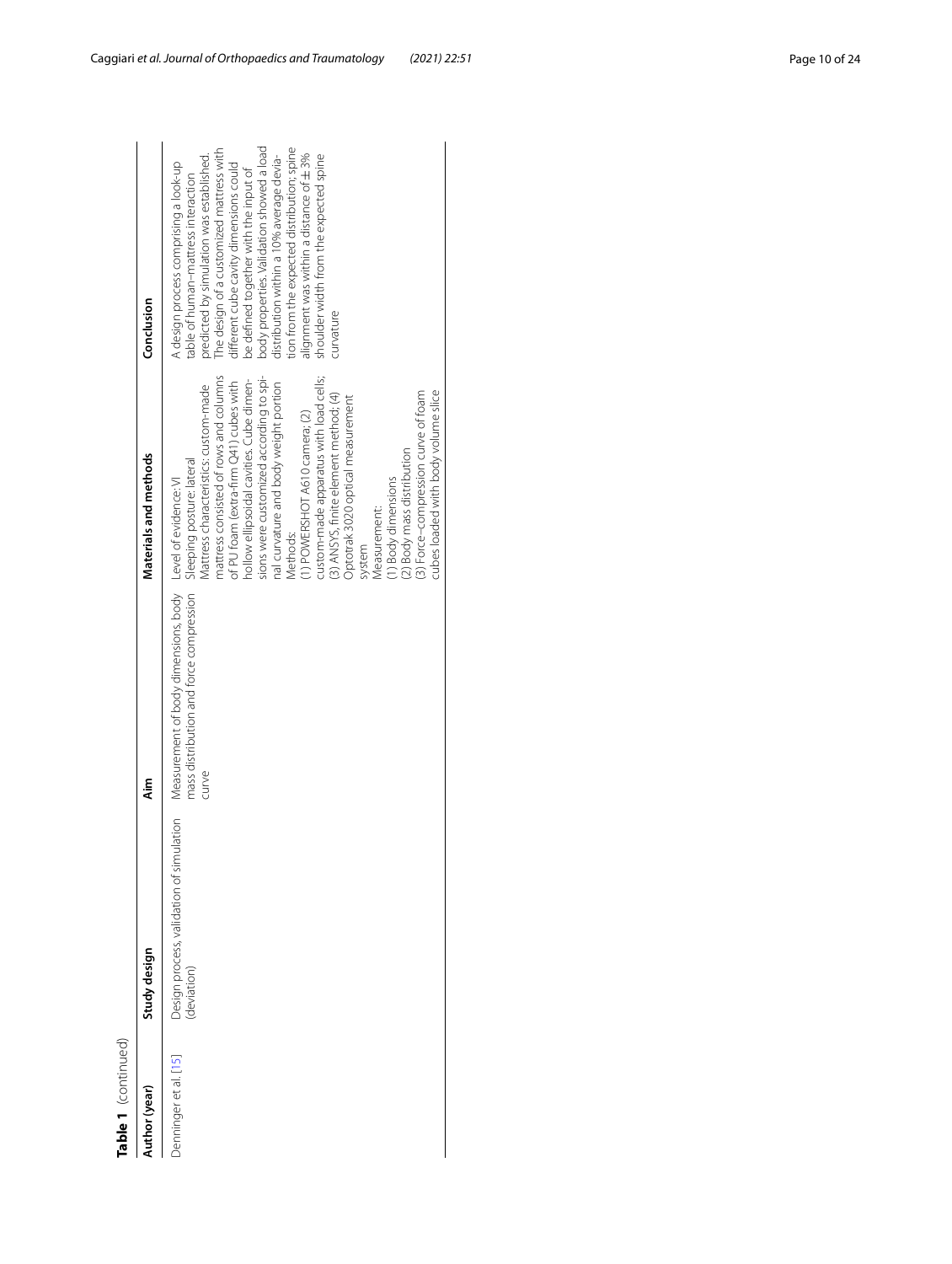| Study design<br>Author (year)        |                                   | Aim                                                                                                                                                                                                                                        | Materials and methods                                                                                                                                                                                                                                                                                                                                                                                                                                                                                                                                                                                                                                                                                                                                                                                                                                                                                                                                                                                                                                                                                                                                                                                                                                                                                                                                                                                                                                                                                                         | Conclusion                                                                                                                                            |
|--------------------------------------|-----------------------------------|--------------------------------------------------------------------------------------------------------------------------------------------------------------------------------------------------------------------------------------------|-------------------------------------------------------------------------------------------------------------------------------------------------------------------------------------------------------------------------------------------------------------------------------------------------------------------------------------------------------------------------------------------------------------------------------------------------------------------------------------------------------------------------------------------------------------------------------------------------------------------------------------------------------------------------------------------------------------------------------------------------------------------------------------------------------------------------------------------------------------------------------------------------------------------------------------------------------------------------------------------------------------------------------------------------------------------------------------------------------------------------------------------------------------------------------------------------------------------------------------------------------------------------------------------------------------------------------------------------------------------------------------------------------------------------------------------------------------------------------------------------------------------------------|-------------------------------------------------------------------------------------------------------------------------------------------------------|
| controlled trial<br>Deun et al. [37] | Repeated measures, non-randomized | autonomously alters stiffness distribution<br>Investigation of sleep quality induced by<br>according to the estimated spinal align-<br>an active-control bedding system that<br>ment, as compared with the inactive<br>mode of this system | eep mattress (spinal curvature was simu-<br>ated and estimated by indentation using<br>indentation sensors embedded in Dynas-<br>rows and columns of PU foam (extra-firm<br>stiffness in eight zones to optimize spinal<br>Measurements: (1) body surface contour;<br>and (2) actuator active induced different<br>indentation sensors and adaptive actua-<br>spinal curvature; (4) subjective feedback<br>curvature based on the results of inden-<br>stress/arousal adjective checklist, activa-<br>241) cubes with hollow ellipsoidal cavi-<br>ties. Cube dimensions were customized<br>according to spinal curvature and body<br>tor spring pockets. (1) Actuator inactive<br>a human model personalized based on<br>(2) dream system, polysomnograph; (3)<br>(1) IKELO optical measurement system;<br>(2) sleep quality/polysomnography; (3)<br>Sleeping posture: No control, postures<br>[hree subjects (one female, two male)<br>sleepiness scale, profile of mood state,<br>ments); (4) questionnaires: Karolinska<br>the results of body contour measure-<br>Custom-made mattress consisted of<br>tion/deactivation adjective checklist<br>Eleven healthy subjects (five female,<br>Dynasleep, mattress equipped with<br>six male) aged 20-28 years, mean<br>were detected and estimated<br>Sleeping posture: Lateral<br>Vlattress characteristics:<br>Mattress characteristics:<br>with non-specified age<br>tation measurements<br>Level of evidence: III<br>$age21.2 \pm 3.2$ years<br>weight portion<br>Methods: | as revealed by polysomnographic analysis<br>sleep quality was significantly improved<br>When active control mode was used,<br>and subjective feedback |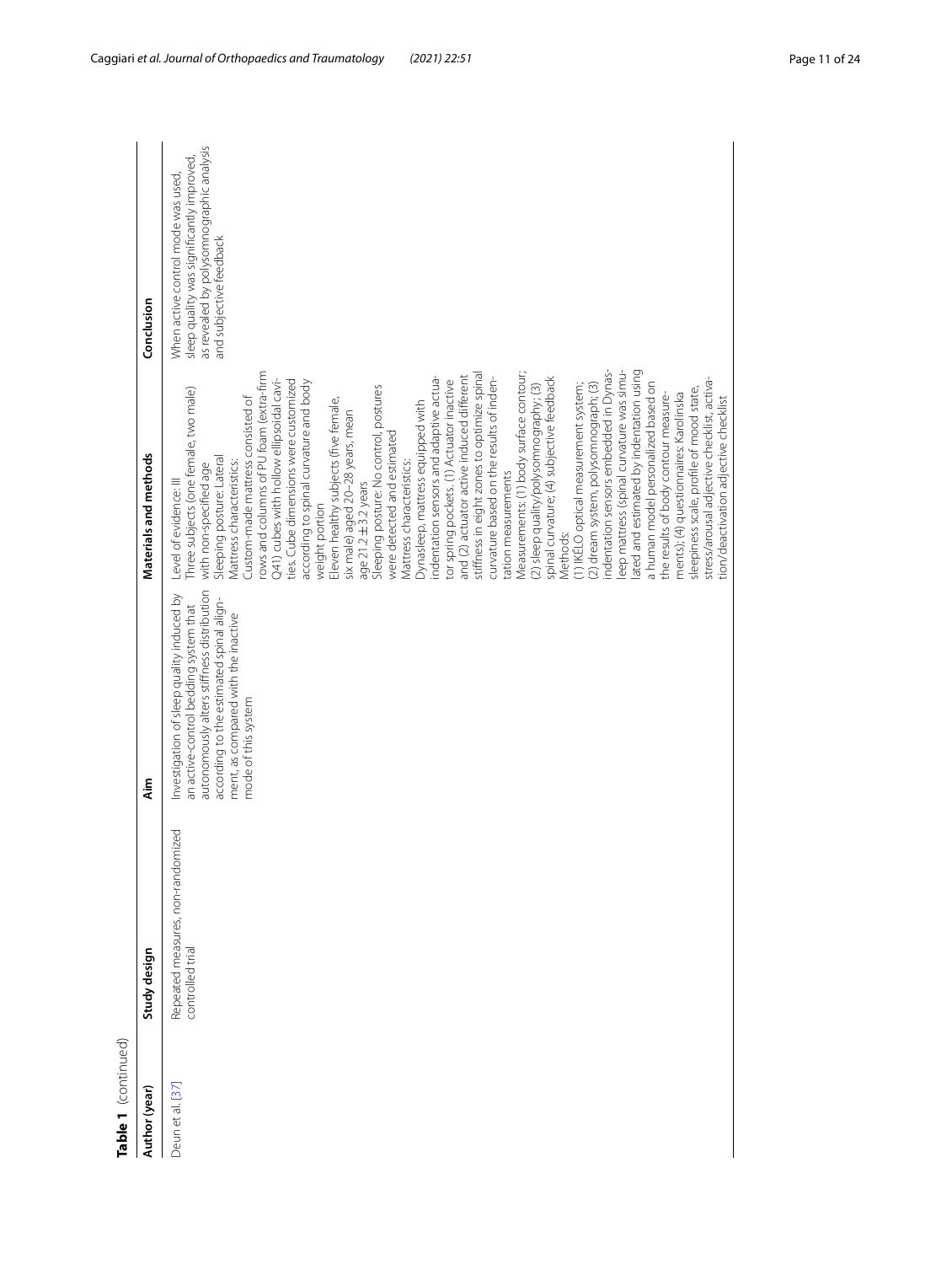| Table 1 (continued)         |                                                                                                |                                                                                                                                                                     |                                                                                                                                                                                                                                                                                                                                                                                                                                                                                                                                                                                                                                                                                                                                                                                                                                                                                                                                                                                                             |                                                                                                                                                                                                                                                                                                                                                                                                  |
|-----------------------------|------------------------------------------------------------------------------------------------|---------------------------------------------------------------------------------------------------------------------------------------------------------------------|-------------------------------------------------------------------------------------------------------------------------------------------------------------------------------------------------------------------------------------------------------------------------------------------------------------------------------------------------------------------------------------------------------------------------------------------------------------------------------------------------------------------------------------------------------------------------------------------------------------------------------------------------------------------------------------------------------------------------------------------------------------------------------------------------------------------------------------------------------------------------------------------------------------------------------------------------------------------------------------------------------------|--------------------------------------------------------------------------------------------------------------------------------------------------------------------------------------------------------------------------------------------------------------------------------------------------------------------------------------------------------------------------------------------------|
| Author (year)               | Study design                                                                                   | ۸im                                                                                                                                                                 | Materials and methods                                                                                                                                                                                                                                                                                                                                                                                                                                                                                                                                                                                                                                                                                                                                                                                                                                                                                                                                                                                       | Conclusion                                                                                                                                                                                                                                                                                                                                                                                       |
| Esquirol Caussa et al. [28] | Recommendation model, validation of<br>somatotype model (correlation)                          | mattress-pillow topper design combina-<br>multimodal somatotype determination<br>Design and validation of an automatic<br>model to automatically recommend<br>tions | 4-94 years, mean 34.43 years; re-analysis<br>18-93 years, mean 34.2 years; final study:<br>study: 117 subjects (75 female, 42 male)<br>3.3 kPa; (4) neutral/hard, density 3.8 kPa;<br>(1) Body dimensions; (2) body-mattress<br>ows of different densities (45 combina-<br>hard, density 2.1 kPa. Three types of pil-<br>151 subjects (60 female, 91 male) aged<br>soft, density 3.0 kPa; (3) neutral, density<br>1.1 kPa; (2) medium, density 1.6 kPa; (3)<br>(1) Kinect camera and tape; (2) surface<br>of toppers (DORMITY): (1) soft, density<br>50 subjects (28 female, 22 male) aged<br>(1) Soft, density 2.75 kPa*; (2) neutral/<br>(5) hard, density 4.4 kPa. Three types<br>First pilot test: six subjects, age/gen-<br>with integrated pressure capacitive<br>der not specified; Second pilot test:<br>aged 4-93 years, mean 33.82 years<br>Sleeping posture: Supine<br>Mattress characteristics:<br>Level of evidence: VI<br>contact pressure<br>Vleasurements:<br>Methods:<br>sensors<br>tions) | and body circumferences; 89.9% in weight;<br>strated a high correlation index compared<br>80.4% in body mass index; and more than<br>Validation of somatotype models demon-<br>with real data: more than 85% in height<br>70% in morphotype categorization                                                                                                                                       |
| Lee et al. [24]             | Mixed factorial design (gender, body<br>regions, duration), non-randomized<br>controlled trial | Analysis of body pressure and perceived<br>level of pain for different genders, body<br>regions and durations of supine lying                                       | Ten healthy subjects (five female, 5 male),<br>(2) questionnaires: pain score using visual<br>(1) Body pressure measurement system;<br>(1) Body-mattress contact pressure; (2)<br>analogue scale, faces pain rating scale,<br>Subjects' existing mattress<br>age mean 29.1 ± 3.2 years<br>Sleeping posture: Supine<br>Mattress characteristics:<br>lowa pain thermometer<br>Level of evidence: III<br>subjective feedback<br>Vleasurement:<br>Methods                                                                                                                                                                                                                                                                                                                                                                                                                                                                                                                                                       | higher pain scores and pressure intensities;<br>males and females on the pain score; pain<br>intensity but featured the second-highest<br>appeared in all body regions after 10 min<br>showed a significant difference between<br>ower back was not too high in pressure<br>Head regions experienced significantly<br>bain score; the back and pelvic girdle<br>and progressed as time increased |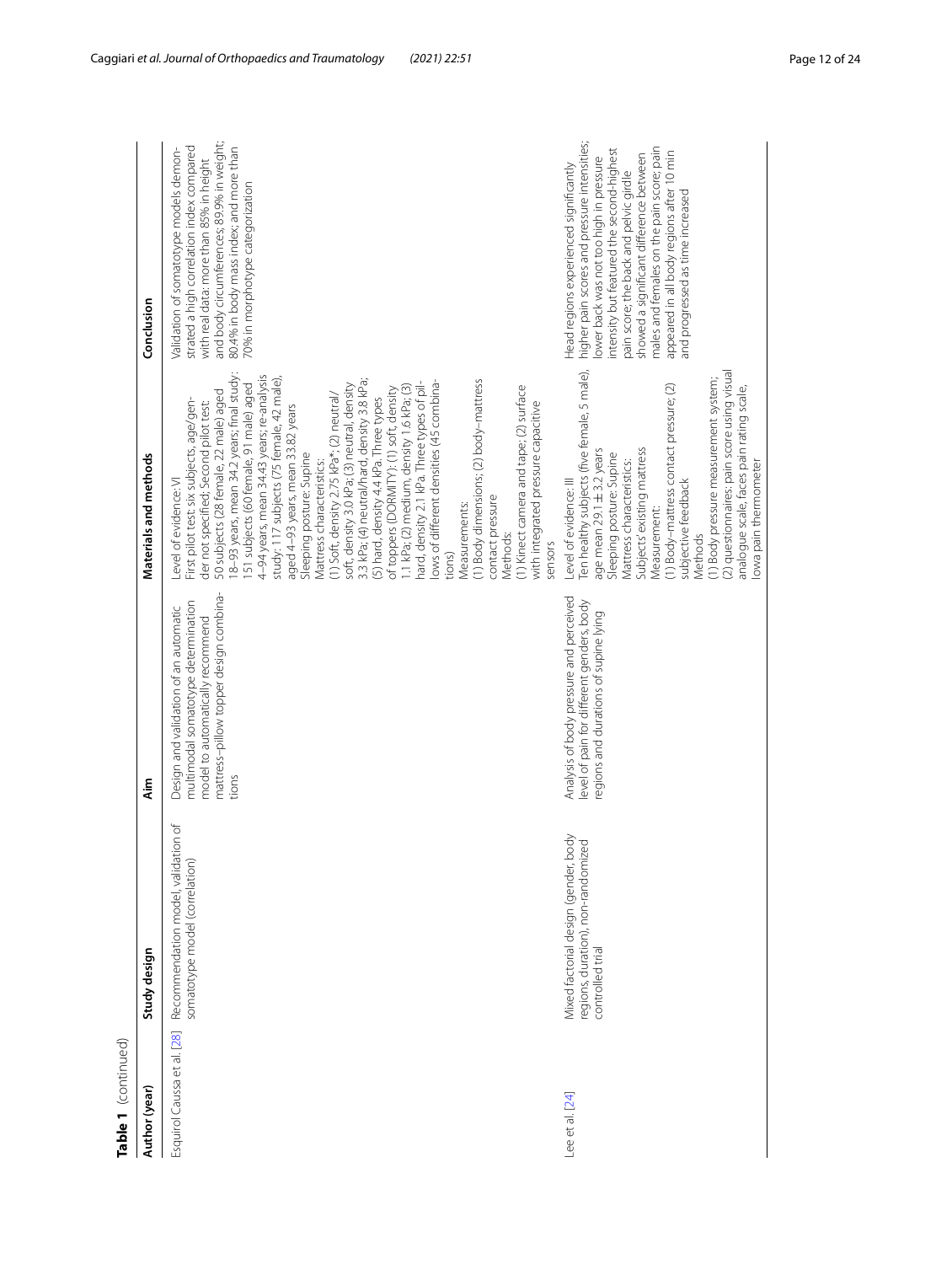| Table 1 (continued)   |                                                                           |                                                                                                                                                                                                    |                                                                                                                                                                                                                                                                                                                                                                                                                                                                                                                                                                                                                                                                                                                                        |                                                                                                                                                                                                                                                                                                             |
|-----------------------|---------------------------------------------------------------------------|----------------------------------------------------------------------------------------------------------------------------------------------------------------------------------------------------|----------------------------------------------------------------------------------------------------------------------------------------------------------------------------------------------------------------------------------------------------------------------------------------------------------------------------------------------------------------------------------------------------------------------------------------------------------------------------------------------------------------------------------------------------------------------------------------------------------------------------------------------------------------------------------------------------------------------------------------|-------------------------------------------------------------------------------------------------------------------------------------------------------------------------------------------------------------------------------------------------------------------------------------------------------------|
| Author (year)         | Study design                                                              | Äim                                                                                                                                                                                                | Materials and methods                                                                                                                                                                                                                                                                                                                                                                                                                                                                                                                                                                                                                                                                                                                  | Conclusion                                                                                                                                                                                                                                                                                                  |
| Lee et al. [23]       | ģ<br>Repeated measurements, non-ran<br>omized controlled trial            | perceived level of pain between the floor<br>and mattress for different durations of<br>Comparison of body pressure and<br>supine lying                                                            | Measurement: (1) Body-mattress contact<br>(2) questionnaires: pain score using visual<br>1) Body pressure measurement system;<br>analogue scale, face pain rating scale,<br>Ten healthy subjects (five female, five<br>pressure; (2) subjective feedback<br>male), age mean 29.1 ±3.2 years<br>Sleeping posture: Supine<br>Mattress characteristics:<br>lowa pain thermometer<br>(1) Floor; (2) mattress<br>Level of evidence: III<br>Methods:                                                                                                                                                                                                                                                                                         | significantly increased at 1 min compared<br>nigher-pressure intensity; the pain scores<br>ion; the pain score of the floor condition<br>of all body regions except for legs were<br>significantly higher for the floor condi-<br>Head regions featured a significantly<br>with those of the mattress group |
| eilnahari et al. [26] | Design process, repeated measurements,<br>non-randomized controlled trial | different zonal elasticity that can achieve<br>optimal spinal alignment; comparison of<br>spinal alignment achieved by firm, soft<br>Design of a customized mattress with<br>and custom mattresses | alignment predicted by the musculoskel-<br>estimated by modelling and validated by<br>ling (spinal curvature was simulated and<br>regional stiffness based on neutral spine<br>etal model. The mattress was made of a<br>-IFEMOD2007, musculoskeletal model-<br>Spinal deformities: lateral. (1) Soft mat-<br>combination of PU and spiral pressure<br>of memory foam; (2) firm mattress; (3)<br>custom-made mattress with different<br>springs with different wire diameters<br>[1a) DCR-TRV356E cameras; (1b) BRG.<br>tress (polyurethane foam and a layer<br>Measurements: spinal curvature<br>Sleeping posture: lateral<br>Mattress characteristics:<br>Level of evidence: III<br>25 male students<br>captured images)<br>Methods: | zonal elasticity afforded better spinal align-<br>The customized mattress with different<br>ment (least $\pi$ -P8), followed by firm and<br>soft mattresses                                                                                                                                                 |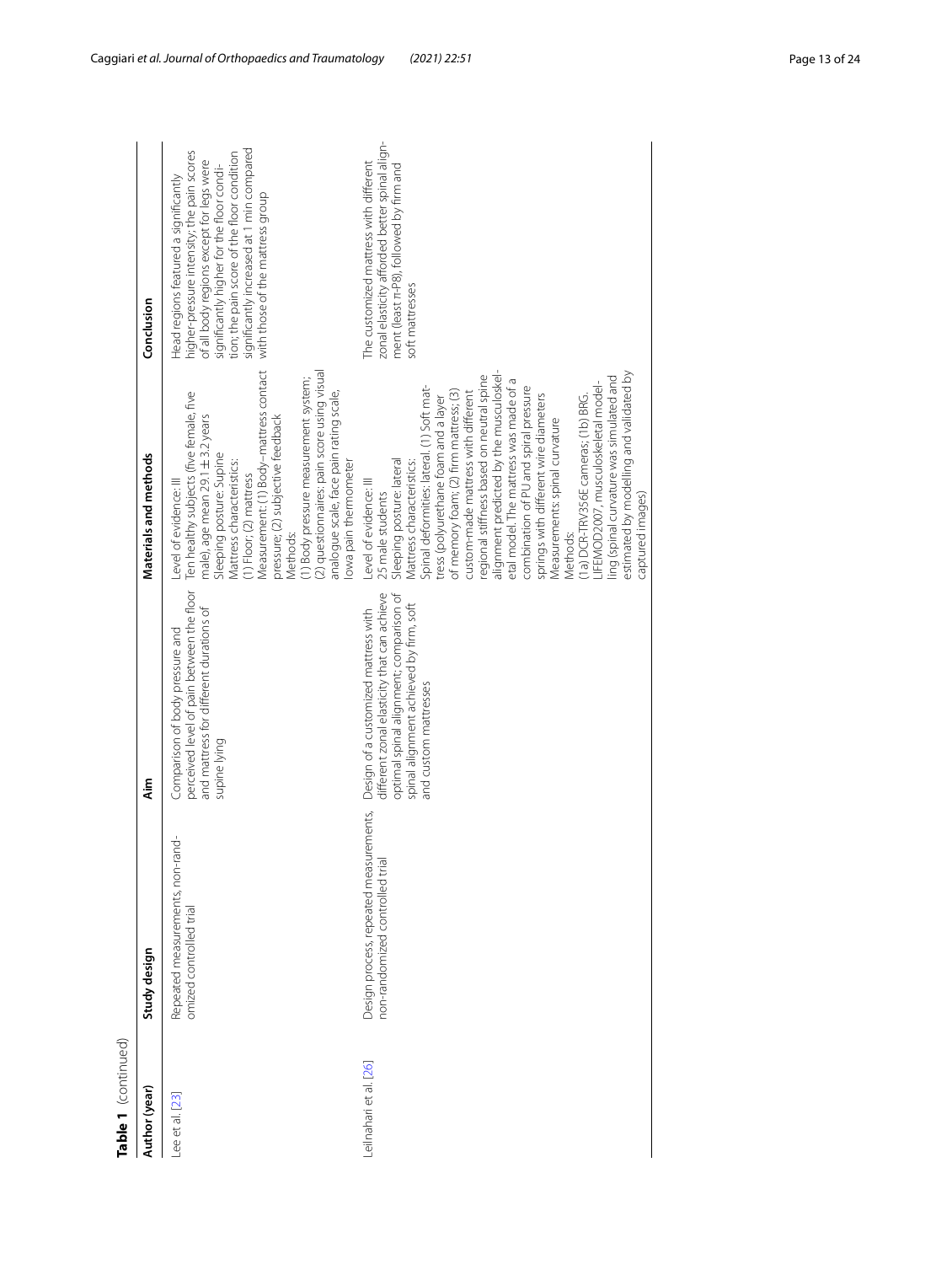| Table 1 (continued)      |                                                               |                                                                                                                                                                                                                                                              |                                                                                                                                                                                                                                                                                                                                                                                                                                                                                                                                                                                                                                                                                                                                                                                                                                                                                  |                                                                                                                                                                                                                                                                                                                                                                                                                                        |
|--------------------------|---------------------------------------------------------------|--------------------------------------------------------------------------------------------------------------------------------------------------------------------------------------------------------------------------------------------------------------|----------------------------------------------------------------------------------------------------------------------------------------------------------------------------------------------------------------------------------------------------------------------------------------------------------------------------------------------------------------------------------------------------------------------------------------------------------------------------------------------------------------------------------------------------------------------------------------------------------------------------------------------------------------------------------------------------------------------------------------------------------------------------------------------------------------------------------------------------------------------------------|----------------------------------------------------------------------------------------------------------------------------------------------------------------------------------------------------------------------------------------------------------------------------------------------------------------------------------------------------------------------------------------------------------------------------------------|
| Author (year)            | Study design                                                  | <b>Aim</b>                                                                                                                                                                                                                                                   | Materials and methods                                                                                                                                                                                                                                                                                                                                                                                                                                                                                                                                                                                                                                                                                                                                                                                                                                                            | Conclusion                                                                                                                                                                                                                                                                                                                                                                                                                             |
| López-Torres et al. [21] | Non-randomized controlled trial, cor-<br>relation             | and elderly people; investigation of the<br>correlation between subjective ratings<br>and results of objective measurements<br>usability and comfort between young<br>(pressure distribution and objective<br>Comparison of perceived firmness,<br>firmness) | side. Four mattresses were selected from<br>perceived firmness with hands, buttocks,<br>67 ± 5 years (female); 70 ± 6 years (male)<br>Three-step testing procedure: (1) seated<br>in supine/lateral posture; difficulties in<br>olling over and getting up; four-point<br>19 young subjects (9 female, 10 male),<br>(1) Mannequin-mattress contact pres-<br>(1) PLIANCE 19 P body pressure meas-<br>jects (34 female, 22 male), age mean<br>position; (2) supine; (3) roll onto one<br>I7 samples to cover the full range of<br>I7 samples to cover the full range of<br>Four mattresses were selected from<br>urement system; (2) questionnaire:<br>26±3 years (male); 56 elderly sub-<br>age mean 28 ± 3 years (female),<br>sure; (2) subjective feedback<br>Level of evidence: III<br>Sleeping posture:<br>Measurement:<br>Mattress type:<br>Methods:<br>firmness<br>firmness | (positive); increments in objective firmness<br>increments in objective firmness and per-<br>nificant correlations were found between<br>average pressure and perceived firmness<br>ceived firmness (positive); increments in<br>No perception differences between the<br>young and the elderly were found. Sig-<br>with increments in overall comfort and<br>and average pressure were associated<br>reductions in rolling difficulty |
| Low et al. [25]          | ded<br>Randomized cross-over, single-blin<br>controlled trial | Comparison of the body contact pres-<br>sure profile of different mattresses in<br>three different postures                                                                                                                                                  | 20 young healthy subjects (10 female, 10<br>Masterfoam 1000, high-density PU foam<br>Measurements: body-mattress contact<br>(1) TEKSCAN 5400 N pressure mapping<br>grading in comparing overall comfort<br>(1) Delight, latex foam mattress; (2)<br>male), age: not specified<br>Mattress characteristics:<br>Supine lateral prone<br>Level of evidence: Il<br>Sleeping posture:<br>Methods:<br>mattress<br>pressure<br>sensor                                                                                                                                                                                                                                                                                                                                                                                                                                                   | Compared with the case of a PU mattress,<br>pressure distribution were observed for a<br>reduced peak pressure and a more even<br>atex mattress                                                                                                                                                                                                                                                                                        |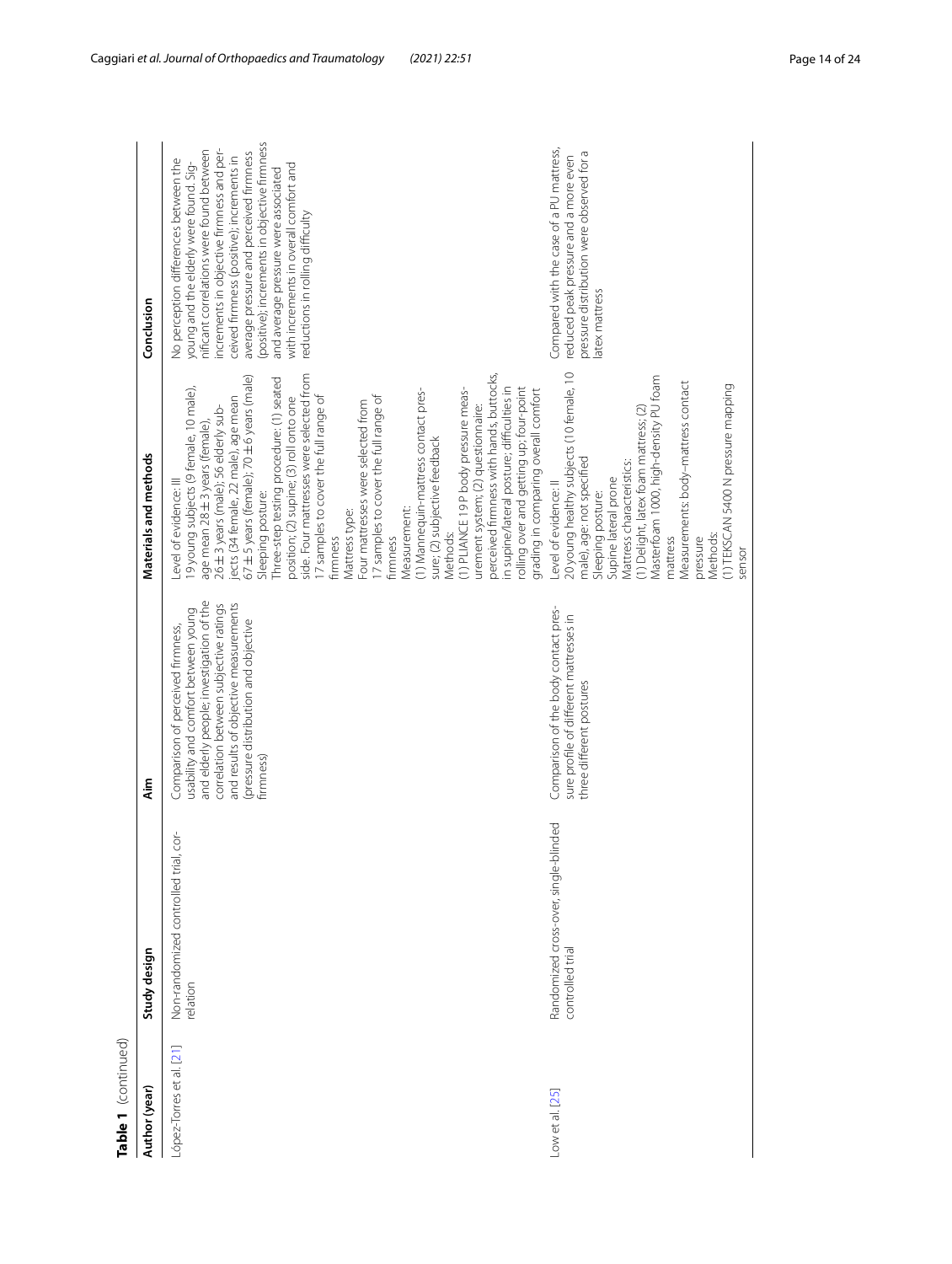| Table 1 (continued) |                                                                                                           |                                                                                                                                                                                                                                                                                                            |                                                                                                                                                                                                                                                                                                                                                                                                                                                                                                                                                                                                                                                                                            |                                                                                                                                                                                                                                                                                                         |
|---------------------|-----------------------------------------------------------------------------------------------------------|------------------------------------------------------------------------------------------------------------------------------------------------------------------------------------------------------------------------------------------------------------------------------------------------------------|--------------------------------------------------------------------------------------------------------------------------------------------------------------------------------------------------------------------------------------------------------------------------------------------------------------------------------------------------------------------------------------------------------------------------------------------------------------------------------------------------------------------------------------------------------------------------------------------------------------------------------------------------------------------------------------------|---------------------------------------------------------------------------------------------------------------------------------------------------------------------------------------------------------------------------------------------------------------------------------------------------------|
| Author (year)       | Study design                                                                                              | ۸im                                                                                                                                                                                                                                                                                                        | Materials and methods                                                                                                                                                                                                                                                                                                                                                                                                                                                                                                                                                                                                                                                                      | Conclusion                                                                                                                                                                                                                                                                                              |
| Palmero et al. [29] | ion for<br>morphotype categorization (confusion<br>Recommendation model, validati<br>matrix, correlation) | model for mattress-pillow topper design<br>somatotype determination model based<br>on 3D RGBdepth imaging (Kinect) and<br>automatic landmark points extraction;<br>establishment of a recommendation<br>combinations based on somatotype<br>Development and validation of a<br>model and pressure analysis | Measurements: (1) body surface contour;<br>Methods: (1) Kinect camera; (2) in-house<br>200 subjects (128 female, 72 male) aged<br>built capacitive pressure-sensitive mat-<br>Mattress characteristics: intermediate-<br>4-93 years, mean 33.82 ± 23.02 years<br>(2) body-mattress contact pressure<br>Sleeping posture: supine<br>Level of evidence: III<br>density mattress<br>tress sensor                                                                                                                                                                                                                                                                                              | egorization and achieved high correlation<br>The system was capable of accurate cat-<br>results with respect to manual measure-<br>ment                                                                                                                                                                 |
| Park et al. [31]    | Design process, repeated measurements,<br>non-randomized controlled trial                                 | sectors and allows self-adjustment: com-<br>Development of an adjustable bed that<br>regulates the height of eight mattress<br>parison of adjustable bed and flatbed<br>comfort ratings                                                                                                                    | Measurement: (1) body-mattress contact<br>matrix; (2) questionnaire, five-point scale<br>(1) Self-assembled force-sensing resistor<br>64 healthy subjects (35 female, 29 male)<br>Mattress characteristics: adjustable bed<br>able feeling; (1) without adjustment, (2)<br>system with eight sectors that allowed<br>subjects to achieve the most comfort-<br>Sleeping posture: supine lateral prone<br>of comfortability in nine body regions<br>(neck, shoulder, back, elbows, lumbar,<br>the sector height to be controlled by<br>hand/wrist, hip/thigh, knee, ankle)<br>pressure; (2) subjective feedback<br>Level of evidence: III<br>aged 25-50 years<br>with adjustment<br>Methods: | Subjects preferred height adjustment in<br>and in U-shape in lateral prone postures<br>correlated with (a) the subjective rating<br>W-shape in supine and lateral postures,<br>and (b) the ratio of bed sector regional<br>The adjusted height was significantly<br>pressure and the total bed pressure |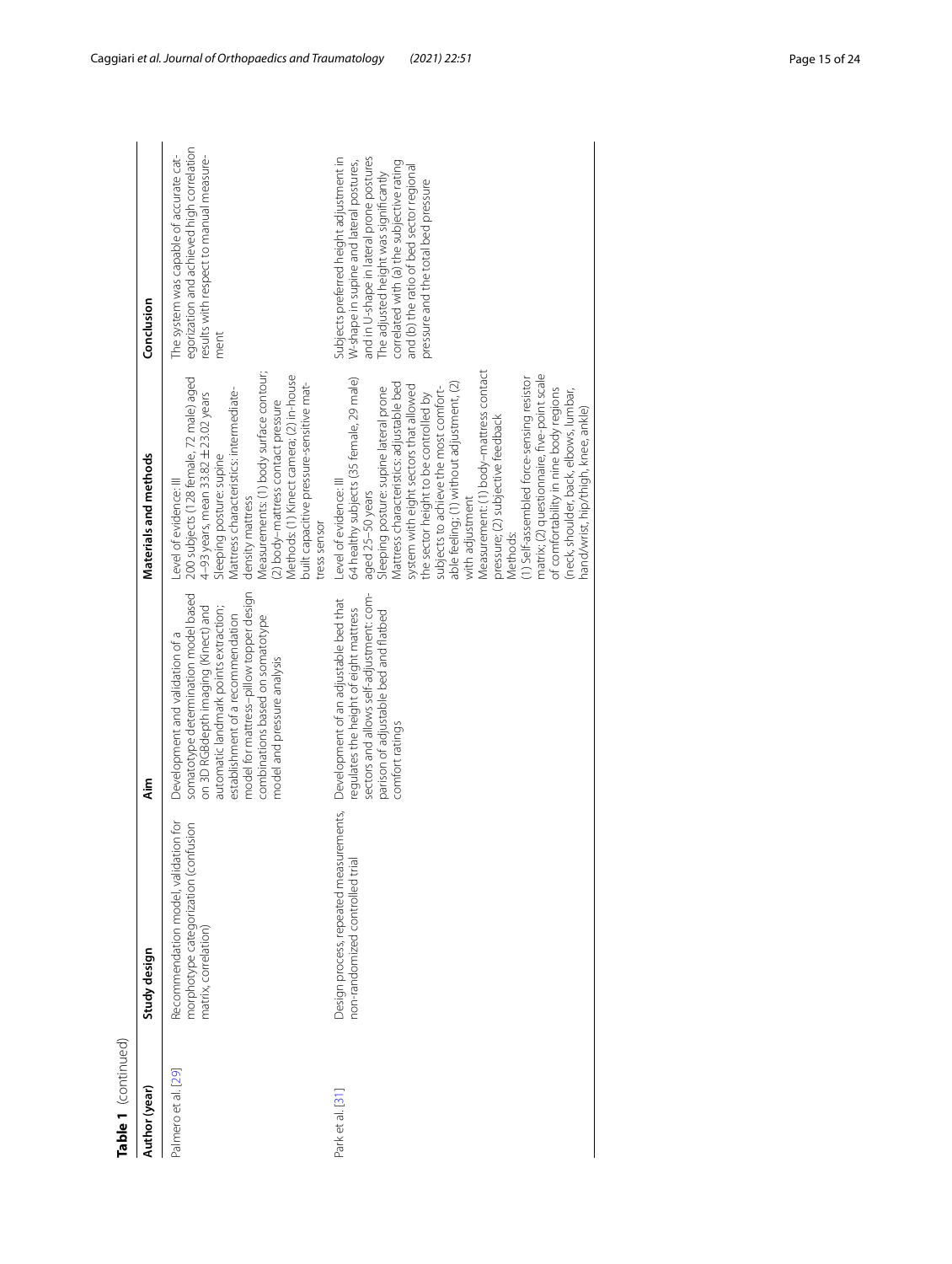| Table 1 (continued)  |                                                             |                                                                                                                                                                                                                       |                                                                                                                                                                                                                                                                                                                                                                                                                                                                                                                                                                                                                                                                                                                                                                                                                                                                                                                                                                                                                                       |                                                                                                                                                                                                              |
|----------------------|-------------------------------------------------------------|-----------------------------------------------------------------------------------------------------------------------------------------------------------------------------------------------------------------------|---------------------------------------------------------------------------------------------------------------------------------------------------------------------------------------------------------------------------------------------------------------------------------------------------------------------------------------------------------------------------------------------------------------------------------------------------------------------------------------------------------------------------------------------------------------------------------------------------------------------------------------------------------------------------------------------------------------------------------------------------------------------------------------------------------------------------------------------------------------------------------------------------------------------------------------------------------------------------------------------------------------------------------------|--------------------------------------------------------------------------------------------------------------------------------------------------------------------------------------------------------------|
| Author (year)        | Study design                                                | Aim                                                                                                                                                                                                                   | Materials and methods                                                                                                                                                                                                                                                                                                                                                                                                                                                                                                                                                                                                                                                                                                                                                                                                                                                                                                                                                                                                                 | Conclusion                                                                                                                                                                                                   |
| Verhaert et al. [27] | Repeated measurements, non-rand-<br>omized controlled trial | control bedding system autonomously<br>Investigation of the effect of an active-<br>and comparison to a sagging bedding<br>ing to the estimated spinal alignment<br>altering stiffness distribution accord-<br>system | chanical measurement on lateral posture<br>human model personalized based on the<br>Mattress characteristics: Dynasleep, mat-<br>mattress (spinal curvature was simulated<br>tress equipped with indentation sensors<br>indentation measurements; (2) manually<br>support (high stiffness at shoulder zone,<br>adjusted actuator to simulate a sagging<br>low stiffness at the waist and hip zones)<br>Methods: (1) calliper and tape; (2) IKELO<br>optical measurement system; (3) inden-<br>spinal curvature based on the results of<br>results of body contour measurements)<br>tation sensors embedded in Dynasleep<br>7 healthy subjects (8 female, 9 male),<br>and adaptive actuator spring pockets.<br>and estimated by indentation using a<br>Sleeping posture: no control, biome-<br>(1) Actuator active, induced different<br>Measurement: (1) body dimensions;<br>stiffness in eight zones to optimize<br>(2) body surface contour; (3) spinal<br>age mean 24.3 ± 7.1 years<br>Level of evidence: III<br>curvature<br>only | tress design and sleep quality was affected<br>affected sleep quality in prone and lateral<br>postures; the relationship between mat-<br>The sagging sleep system negatively<br>by anthropometry and posture |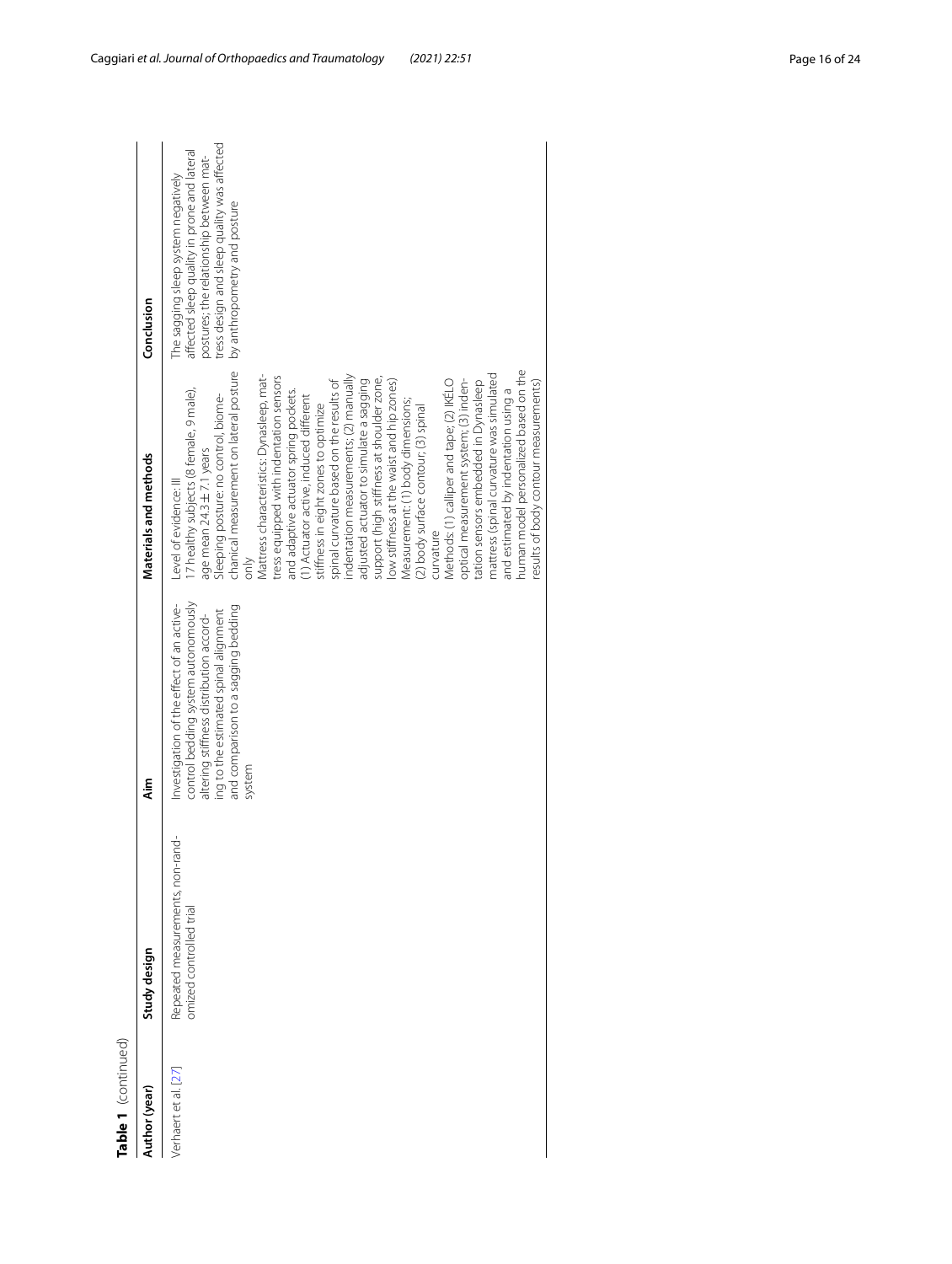| <b>Table 1</b> (continued) |                                                  |                                                                                                                                                      |                                                                                                                                                                                                                                                                                                                                                                                                                                                                                                                                                                                                                                                                                                                                                                                                                                                                                                                                                                       |                                                                                                                      |
|----------------------------|--------------------------------------------------|------------------------------------------------------------------------------------------------------------------------------------------------------|-----------------------------------------------------------------------------------------------------------------------------------------------------------------------------------------------------------------------------------------------------------------------------------------------------------------------------------------------------------------------------------------------------------------------------------------------------------------------------------------------------------------------------------------------------------------------------------------------------------------------------------------------------------------------------------------------------------------------------------------------------------------------------------------------------------------------------------------------------------------------------------------------------------------------------------------------------------------------|----------------------------------------------------------------------------------------------------------------------|
| Author (year)              | Study design                                     | Aim                                                                                                                                                  | Materials and methods                                                                                                                                                                                                                                                                                                                                                                                                                                                                                                                                                                                                                                                                                                                                                                                                                                                                                                                                                 | Conclusion                                                                                                           |
| /erhaert et al. [16]       | Instrument design, validation (correla-<br>tion) | personalized human model and mattress<br>Development of an estimation method<br>for spinal alignment by integration of a<br>indentation measurements | tress (spinal curvature was simulated and<br>estimated by indentation using a human<br>model personalized based on the results<br>induced different stiffness in eight zones<br>group of 20 subjects (8 female, 12 male),<br>indentation sensors and adaptive actua-<br>mean 27.3 ± 11.5 years. Validation: sub-<br>according to anthropometric measure-<br>actuator to simulate a sagging support<br>ments and BMI; (2) manually adjusted<br>tor spring pockets. (1) Actuator active,<br>(1) Body dimensions; (2) body surface<br>sensors embedded in Dynasleep mat-<br>(1) Calliper and tape; (2) IKELO optical<br>measurement system; (3) indentation<br>65 subjects (33 female, 32 male), age<br>Dynasleep, mattress equipped with<br>of body contour measurements)<br>contour; (3) spinal curvature<br>age mean 22.9 ± 3.8 years<br>Mattress characteristics:<br>Supine lateral prone<br>Level of evidence: III<br>Sleeping posture:<br>Measurement:<br>Methods: | between estimated and measured angular<br>Good intraclass correlation (0.73-0.88)<br>spinal deformation was observed |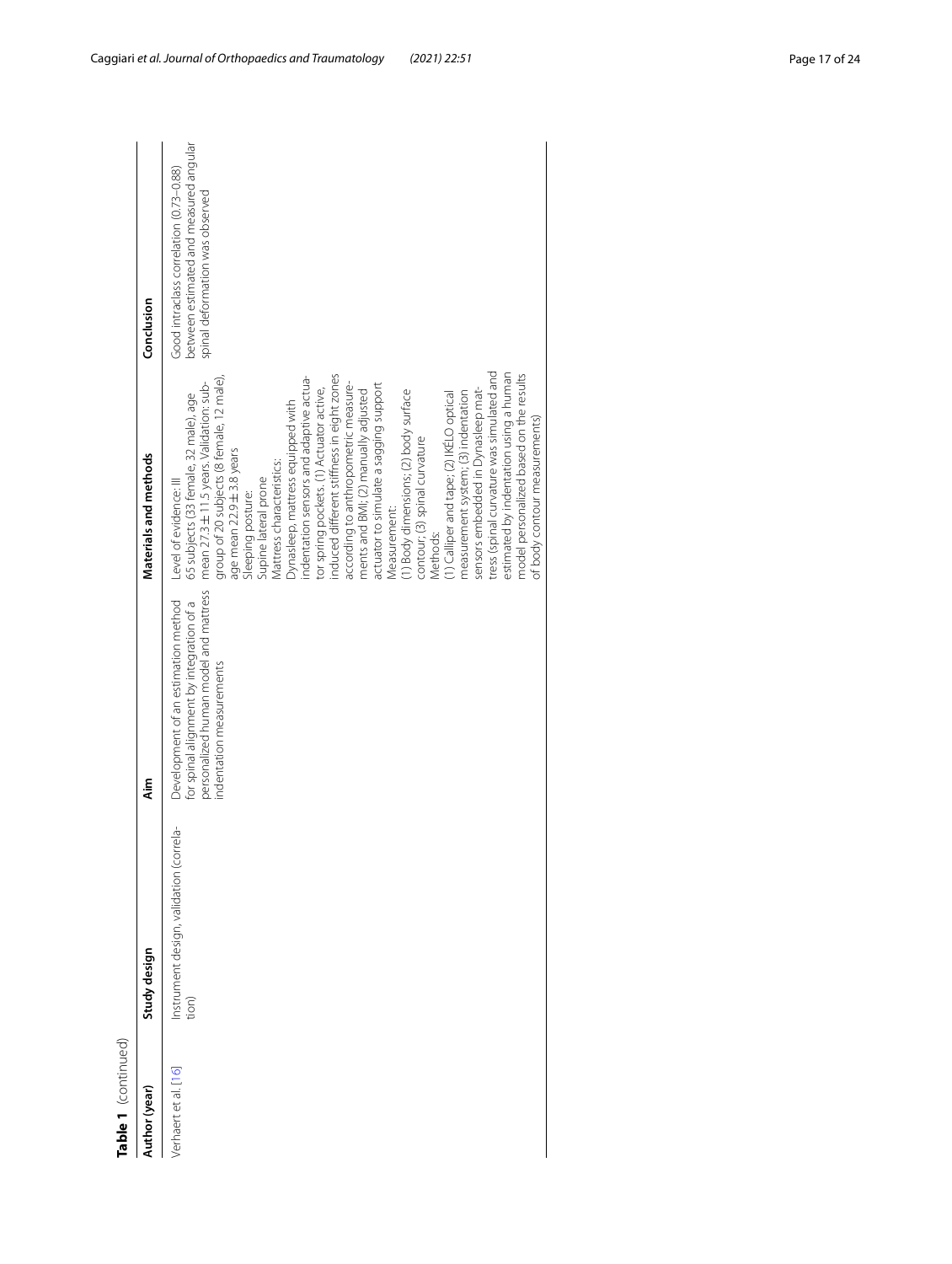| Table 1 (continued)  |                                                                                  |                                                                                                                                                                                                                                                                                                                                                                                                                                                                                                  |                                                                                                                                                                                                                                                                                                                                                                                                                                                                                                                                                                                                                                                                                                                                                                                                                                         |                                                                                                                          |
|----------------------|----------------------------------------------------------------------------------|--------------------------------------------------------------------------------------------------------------------------------------------------------------------------------------------------------------------------------------------------------------------------------------------------------------------------------------------------------------------------------------------------------------------------------------------------------------------------------------------------|-----------------------------------------------------------------------------------------------------------------------------------------------------------------------------------------------------------------------------------------------------------------------------------------------------------------------------------------------------------------------------------------------------------------------------------------------------------------------------------------------------------------------------------------------------------------------------------------------------------------------------------------------------------------------------------------------------------------------------------------------------------------------------------------------------------------------------------------|--------------------------------------------------------------------------------------------------------------------------|
| Author (year)        | Study design                                                                     | Aim                                                                                                                                                                                                                                                                                                                                                                                                                                                                                              | Materials and methods                                                                                                                                                                                                                                                                                                                                                                                                                                                                                                                                                                                                                                                                                                                                                                                                                   | Conclusion                                                                                                               |
| Verhaert et al. [38] | Instrument design, validation (deviation),<br>recommendation model               | personalized anthropometric model and<br>a method to identify mattress bed base<br>mattress and bed base; presentation of<br>load-deflection characteristics of the<br>combinations with superior support<br>Estimation of spinal shape using a<br>properties                                                                                                                                                                                                                                    | multi-zone latex mattress; (3) homogene-<br>homogeneous box-spring; (2) multi-zone<br>(1) Multi-zone pocket spring mattress; (2)<br>surface contour (for validation); (3) spinal<br>18 subjects (9 female,9 male), age mean<br>portions and the human model person-<br>curvature was simulated and estimated<br>based on the mass distribution of body<br>(1) IKÉLO optical measurement system;<br>slatted base; (3) multi-zone mesh base<br>alized by body surface measurements<br>ous PU foam mattress (nine combina-<br>(2) zSnapper 3D scanner; (3) spinal<br>Lateral three types of bed base: (1)<br>(1) Body surface contour; (2) body<br>and validated by 3D scanning<br>Mattress characteristics:<br>Level of evidence: III<br>Sleeping posture:<br>$28.5 \pm 4.7$ years<br>Measurement:<br>Instruments:<br>curvature<br>tions) | Estimation showed good correspondence<br>(85%) in comparison with the validated<br>spine shape in terms of score ranking |
| Verhaert et al. [39] | crossover single-blinded controlled trial<br>Mattress design process, randomized | Presentation of an active control mattress<br>estimate the shape of the spine by com-<br>bining indentation with human models;<br>(3) based on indentation measurement<br>the active and non-active modes of the<br>ment by customizing regional mattress<br>system that can: (1) detect body move-<br>system to achieve optimal spinal align-<br>ment and recognize sleep posture; (2)<br>stiffness. Performance comparison of<br>and feedback, control the mattress<br>active-control mattress | Methods: indentation sensors embedded<br>left/right lateral, prone, intermediate left/<br>indentation sensors and adaptive actua-<br>No control, postures were detected and<br>in Dynasleep mattress (spinal curvature<br>sets of postures in a field study (supine,<br>mean 31.3 ± 14.3 years. Field study: 12<br>estimated in system configuration; six<br>was estimated using indentation data<br>subjects (6 female, 6 male), age mean<br>18 subjects (8 female, 10 male), age<br>Dynasleep mattress equipped with<br>and a personalized human model)<br>Mattress characteristics:<br>Level of evidence: III<br>tor spring pockets<br>Sleeping posture:<br>38.7 $\pm$ 23.4 years<br>Spinal curvature<br>Measurements:<br>right)                                                                                                     | The use of the active-control mattress sys-<br>tem significantly improved the perceived<br>sleep quality                 |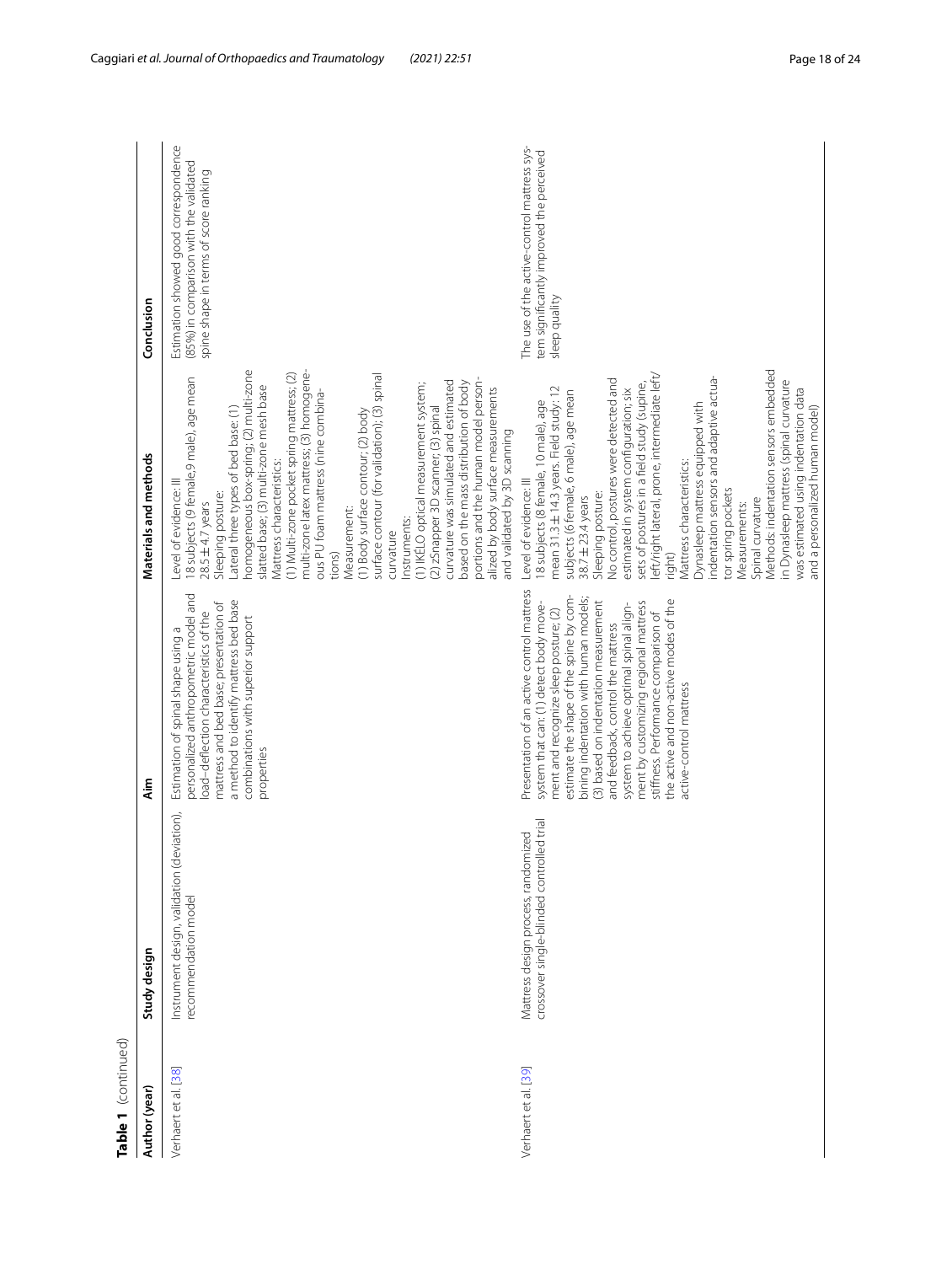| Table 1 (continued) |                                                      |                                                                                                                                                                                                                                                                                                                                                  |                                                                                                                                                                                                                                                                                                                                                                                                                                                                                                                                                                                                                                                                                                                       |                                                                                                                                                                                                                                                                                                                 |
|---------------------|------------------------------------------------------|--------------------------------------------------------------------------------------------------------------------------------------------------------------------------------------------------------------------------------------------------------------------------------------------------------------------------------------------------|-----------------------------------------------------------------------------------------------------------------------------------------------------------------------------------------------------------------------------------------------------------------------------------------------------------------------------------------------------------------------------------------------------------------------------------------------------------------------------------------------------------------------------------------------------------------------------------------------------------------------------------------------------------------------------------------------------------------------|-----------------------------------------------------------------------------------------------------------------------------------------------------------------------------------------------------------------------------------------------------------------------------------------------------------------|
| Author (year)       | Study design                                         | im<br>∡                                                                                                                                                                                                                                                                                                                                          | Materials and methods                                                                                                                                                                                                                                                                                                                                                                                                                                                                                                                                                                                                                                                                                                 | Conclusion                                                                                                                                                                                                                                                                                                      |
| Wu et al. [40]      | Instrument design, repeated measure-<br>ments        | finite element simulation. Comparison of<br>the outcomes obtained for a palm fibre<br>bution and comparison of back surface<br>method based on body pressure distri-<br>mattress and a bilayer latex/palm fibre<br>Development of a mattress evaluation<br>and spinal alignment between supine<br>lying and upright standing through<br>mattress | I. Palm fibre; (2) bilayer, upper layer: latex,<br>lower layer: palm fibre, Young's modulus<br>(1) Back surface contour; (2) spinal align-<br>E = 46.73 ± 5.72 kPa. Latex, hyper-elastic<br>Ogden's parameter, m = 1.28 ± 0.13 kPa,<br>(1) 3D body scanning system; (2) ANSYS<br>I7 healthy subjects (4 female, 13 male),<br>finite element model; (3) Tactilus body<br>ment/mattress indentation; (3) body-<br>$a = 4.175 \pm 0.885, b = 0.314 \pm 0.048$<br>pressure measurement system<br>mattress contact pressure<br>age mean 34.9 ± 9.7 years<br>Level of evidence: III<br>Sleeping posture:<br>Measurements:<br>Mattress type:<br>Methods:<br>Supine                                                           | paring the back surface contours of supine<br>A novel parameter was proposed by com-<br>contour close to that of upright standing,<br>similarity analysis. The bilayer latex/palm<br>fibre mattress produced a back surface<br>ying and natural standing postures via<br>which indicated a preferable selection |
| Yoshida et al. [32] | Correlation (simulation versus subjective<br>rating) | Investigation of the relationship between<br>(finite element analysis) and subjective<br>the outcome of computer simulation<br>ratings on preference and comfort                                                                                                                                                                                 | 21-24 years. Finite element model: three<br>form the best body dimension coverage<br>comfort for different regions of the body<br>questionnaire, seven-grade scale on the<br>feeling of firmness, mattress preference,<br>firmness preference, sinking preference,<br>Four types of pocket coil mattress with<br>Measurements: (1) internal stress, head<br>and chest displacement; (2) subjective<br>subjects were picked from the pool to<br>(1) ANSYS finite element model; (2)<br>$(1)$ $E = 14.0$ kPa; (2) $E = 11.4$ kPa; (3)<br>4 male college students aged<br>$E = 9.6$ kPa; (4) $E = 6.0$ kPa<br>Level of evidence: III<br>Sleeping posture:<br>Mattress type:<br>Instruments:<br><b>Feedback</b><br>Supine | Mises stress of the cervical vertebral region<br>the prediction outcome, including the von<br>and the sinking displacement of the neck<br>The subjective ratings corresponded to<br>region                                                                                                                      |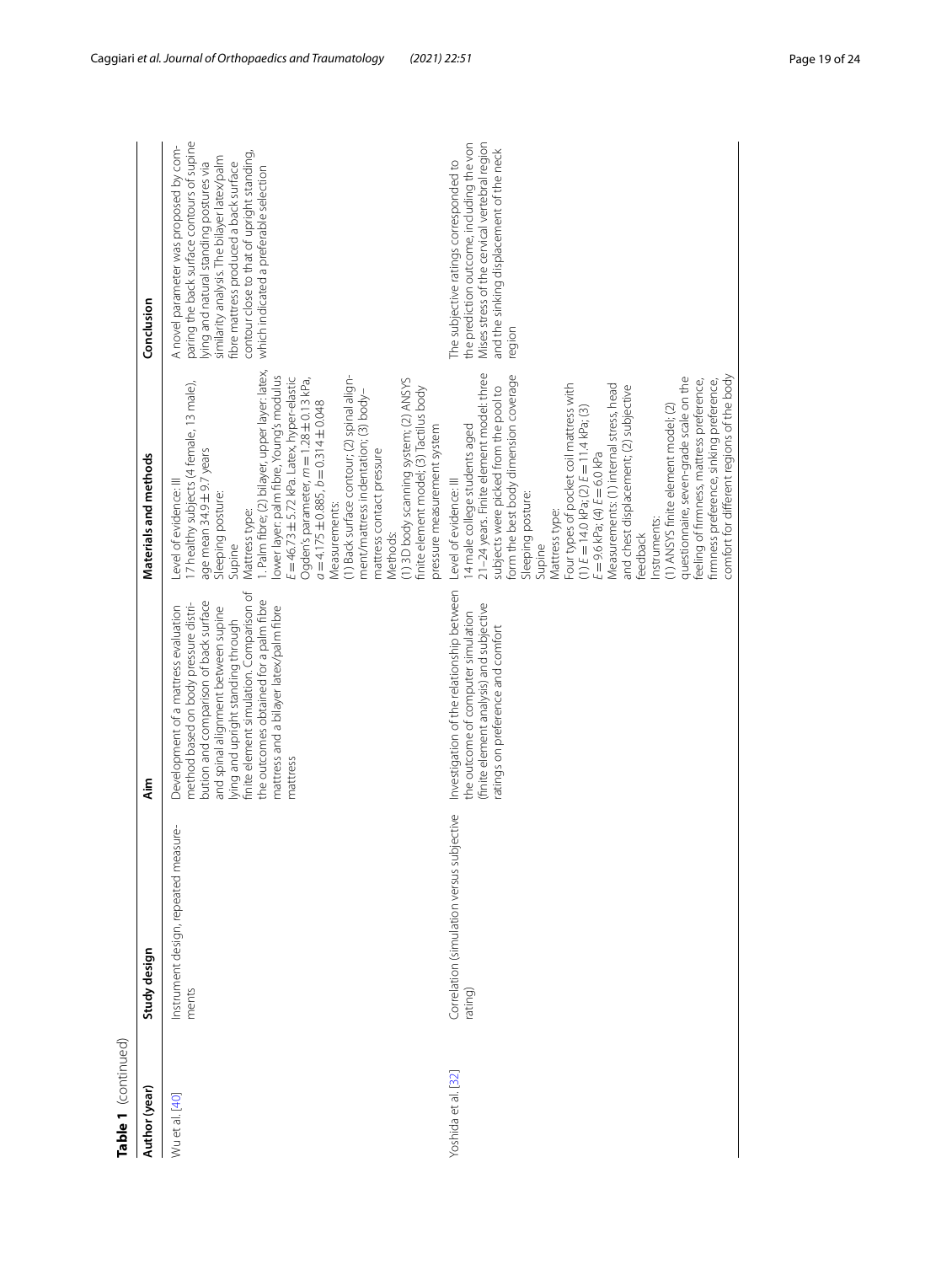| Table 1 (continued) |                                                                            |                                                                                                                          |                                                                                                                                                                                                                                                                                                                                                                                                                                                                                                                                                                                                                                       |                                                                                                                                                                                                                                                                                                                                                                                                                                      |
|---------------------|----------------------------------------------------------------------------|--------------------------------------------------------------------------------------------------------------------------|---------------------------------------------------------------------------------------------------------------------------------------------------------------------------------------------------------------------------------------------------------------------------------------------------------------------------------------------------------------------------------------------------------------------------------------------------------------------------------------------------------------------------------------------------------------------------------------------------------------------------------------|--------------------------------------------------------------------------------------------------------------------------------------------------------------------------------------------------------------------------------------------------------------------------------------------------------------------------------------------------------------------------------------------------------------------------------------|
| Author (year)       | Study design                                                               | ۸im<br>ج                                                                                                                 | Materials and methods                                                                                                                                                                                                                                                                                                                                                                                                                                                                                                                                                                                                                 | Conclusion                                                                                                                                                                                                                                                                                                                                                                                                                           |
| Zhong et al. [33]   | Instrument design, validation (error<br>analysis), mattress design process | Estimation of spinal curvature with mat-<br>Determination of an optimal mattress<br>tress indentation<br>zonal stiffness | spring stiffness. The mattress consisted of<br>Nine females classified into three groups<br>1) Custom-made indentation measuring<br>a superficial layer of PU foam and a core<br>stiffness in five zones using six types of<br>bar embedded in the mattress (spinal<br>the different combination of regional<br>ayer composed of rows of pocketed<br>curvature was estimated by fitting a<br>A total of 14 mattresses formed by<br>curve on the indentation points)<br>$(n=3)$ based on $BMI$<br>Level of evidence: III<br>Sleeping posture:<br>Spinal curvature<br>Vleasurements:<br>Mattress type:<br>Methods:<br>springs<br>Supine | evelled with stiffened hip zones and more<br>The overall mean absolute error and mean<br>relative error between the estimation and<br>stiffening; the upper body became more<br>inclined with stiffened upper back zones<br>increased with lower back and hip zone<br>3.4 mm (SD 2.7) and 9.27%, respectively.<br>experimental measurements equalled<br>cervicothoracic (CTh), thoracolumbar<br>(ThL) and lumbosacral (LS) generally |
|                     |                                                                            |                                                                                                                          |                                                                                                                                                                                                                                                                                                                                                                                                                                                                                                                                                                                                                                       |                                                                                                                                                                                                                                                                                                                                                                                                                                      |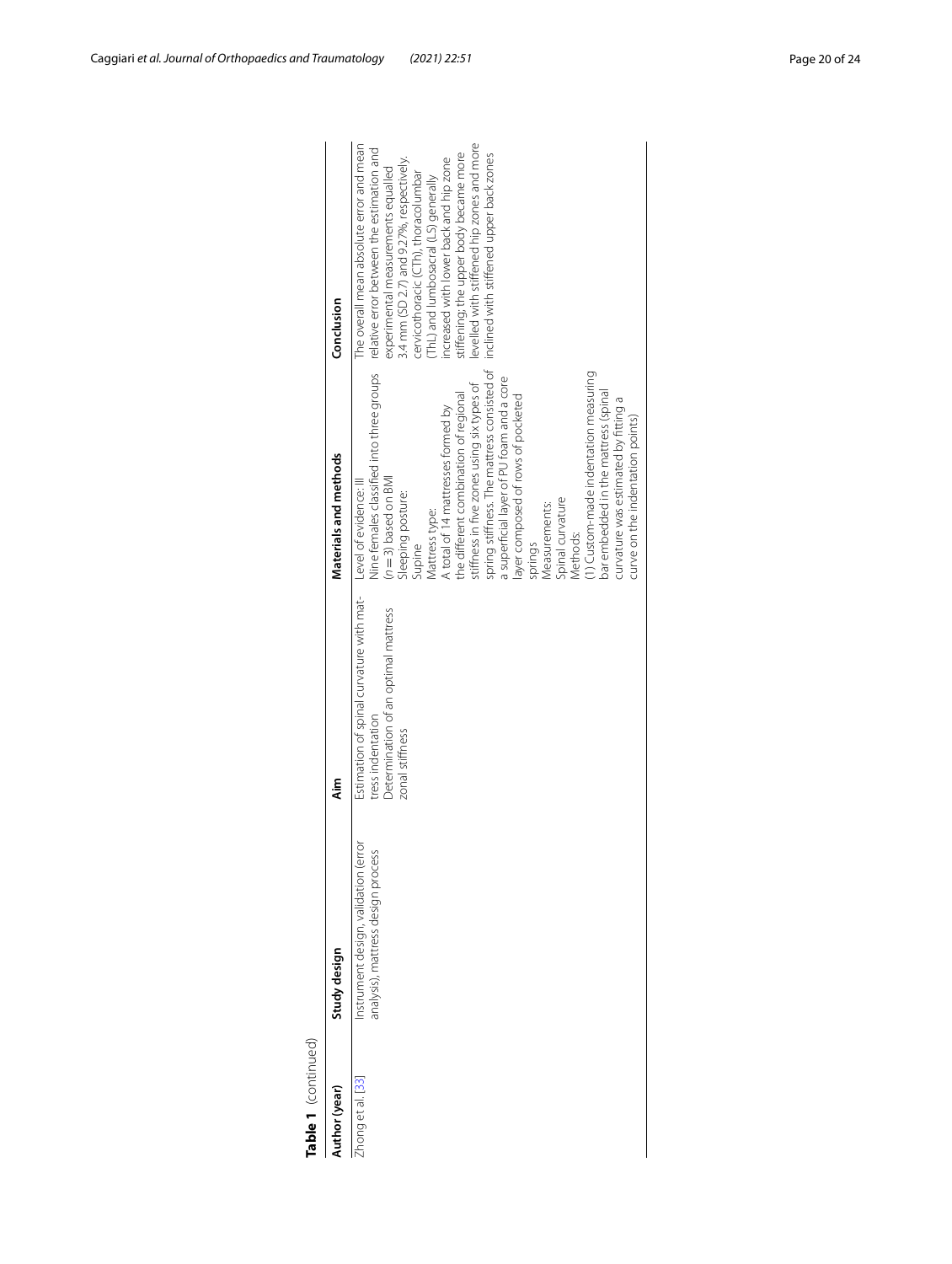unclear how this occurs. Results showed an improved rachis alignment in beds adapted by an active control that adapted beds, supports and mattresses to the morphology of the examined rachis [[16\]](#page-23-11).

## **Discussion**

In the Jacobson et al. study, 59 healthy subject were enrolled: active individuals, free from known musculoskeletal pathologies, who had been sleeping on commercial spring mattresses for the past 5 years; however, they had occasionally reported physical discomfort during sleep, back stifness once awake and poor sleep quality, even though no pathological condition associated with sleep had been diagnosed. Volunteers from this study were asked to fll a questionnaire daily for 28 days to investigate back pain, shoulder pain, column stifness, quality, comfort and sleep efficiency  $[5, 7, 8]$  $[5, 7, 8]$  $[5, 7, 8]$  $[5, 7, 8]$  $[5, 7, 8]$  $[5, 7, 8]$ . The same questionnaires were administered to the same subjects during the following 28 days after having slept on a medium-frm mattress delivered at their households. The mattress had the following characteristics: mediumfrm surface based on these components: foam-encased Bonnell spring unit, densifed fbre pad, super-soft foam, damask cover, semi-fex foundation, slick fbred; they had the same size as mattresses previously used by volunteers. Results revealed signifcant improvement for all parameters previously indicated [[14\]](#page-23-4).

At the end of the experimental phase at day 28, a back pain decrease of approximately 48% and an improvement of sleep quality of 55% were reported; such improvement correlated with a signifcant decrease in stress levels.

At months 5–6 from the initial experimental phase, individuals were subjected to an additional assessment to complete the evaluation, reporting whether positive efects obtained had lasted over time. In addition, higher BMI was associated with worse sleep quality in both phases [[8\]](#page-23-9).

Kovacs et al. conducted a study with 313 adults with non-specifc chronic low back pain upon waking up. Mattress frmness was scored based on the scale developed by the European Committee for standardization and went from 0 (maximum frmness) to 10 (minimum firmness). Firm  $(Hs=2.3)$  and medium-firm  $(Hs=5.6)$ mattresses were randomly allocated to patients. Patients were analysed at time 0 and at 90 days through a visual analogue scale (VAS) scale upon waking up and after 30 min and with a Spanish version of the Roland Morris questionnaire to evaluate the degree of disability experienced during daily activities.

In a study by Monsein et al., patients were asked to complete a Short Form 36 Health Survey Questionnaire (SF-36) and VAS scale at three diferent times: after sleeping in their own bed, after 28 days spent on a spring bed with an air topper and then after a period of sleep in their own beds again for 14 nights.

The majority of studies assessed mattress firmness on the basis subjective evaluations, except Kovacs et al., who applied the European Committee Standardization Scale of frmness of mattresses [[9\]](#page-23-7). Subjects from all abovementioned studies used a reproducible grading scale to assess back pain and sleep quality.

However, contrasting results can be found in the literature.

Several authors evaluating the relationship between mattress design and sleep quality studied materials and structural properties of spring mattresses [[17\]](#page-23-10). No signifcant correlation was found between mattress frmness and sleep quality. However, authors described that a deeper and more efective sleep was observed with softer mattresses, having specifcities related to the characteristics of each subject.

Tonetti et al. compared a latex mattress and a traditional spring mattress in 16 healthy volunteers, evaluating pre- and post-results of both through an actigraphy and a Mini Sleep Questionnaire (MSQ).

An objective improvement in sleep efficiency, sleep onset latency and motor activity during sleep was reported for both mattresses; however, no improvement in sleep quality subjective perception was highlighted for the latex mattress.

Likewise, Park et al. evaluated the correlation between anthropometric characteristics, body weight pressure distribution, spinal curve and characteristics of mattresses. In this study, six types of material were used for the mattresses: three diferent types of cotton, felt, sponge and elastic cotton. The column curve was measured both supinely and standing up through tridimensional measurements. Pressure measurements were taken by using sensors distributed from shoulders to hips. Patients were asked to classify each surface with a specifc seven-point score for a subjective evaluation. Based on results from this study, the best mattress was that whose materials and design ensured a rachis curve similar to what usually showed while standing up [[18\]](#page-23-16).

Raymann group evaluated that an increase of just 0.4° led to a decrease in night awakenings and an improved sleep quality, also highlighted by an increase in slow wave activity recorded by electroencephalography [\[19\]](#page-23-14). This study was a pioneer for other studies to develop possible thermoregulation systems to be inserted inside a mattress.

Another parameter studied in the literature is the body–mattress contact pressure, commonly associated with pain level and discomfort  $[7, 20]$  $[7, 20]$  $[7, 20]$  $[7, 20]$  $[7, 20]$ . The system to measure body pressure was characterized by sheet sensors, so thin and fexible that they just minimally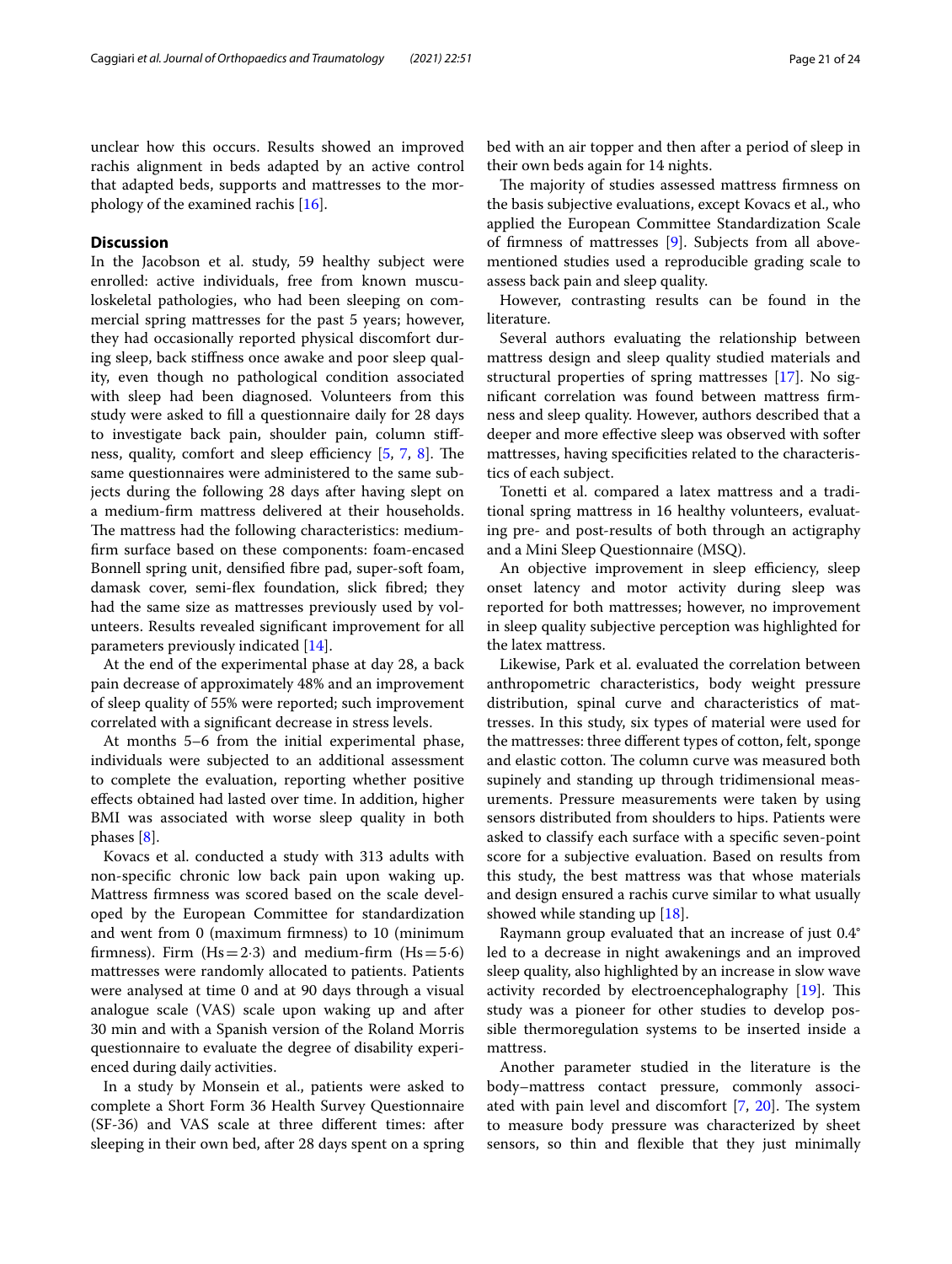interfered with mattresses [\[21–](#page-23-13)[24\]](#page-23-24). However, sensors can

disperse concentrated pressure anyway and then underestimate the pressure peak. Similarly to the contact pressure principle, some studies analysed the loading efects of support in some areas using a load cell matrix. Peak pressure, mean pressure and contact area were often measured in diferent body sites to judge whether pressure was reduced. These tools were used by Fan-Zhe Low to demonstrate that, compared with polyurethane (PU) mattresses, latex mattresses better distribute body pressure points when lying down, reducing peaks involving thorax and sacral areas [[25\]](#page-23-26).

Spine alignment was the second most studied parameter, alongside body–mattress contact pressure. Physiological sagittal and coronal planes, in fact, reduce musculoskeletal pain. In the past, several studies carried out measurements of body alignment focusing on only two dimensions by using a video camera. Recently, some studies attempted to perform tridimensional (3D) measurements using an eye-tracking system through a webcam equipped with a depth sensor/infrared projector (Kinect, Microsoft, Redmond, WA, USA) to achieve a recording of images on both sagittal and coronal planes [[15,](#page-23-6) [25](#page-23-26)[–29\]](#page-23-27), [[30–](#page-23-20)[33](#page-23-32)].

To evaluate sleep characteristics through objective data, some researchers identifed a number of pressure points on the column that might be considered additional decisive factors to prescribe a mattress. Furthermore, patients were subjected to polysomnography and to a constant measurement of body temperature during sleep. Comfort was evaluated based on the body pressure on the mattress and on the column curvature both standing up and lying down. In this case, mattresses were evaluated as comfortable when during sleep they exhibited a curve with angles similar to the column curvature while standing up. As a result, the most comfortable mattresses that guaranteed also a better sleep quality were those that maintained a higher body temperature during sleep, at the same time supporting the column curve and minimizing unnecessary body movements [\[15](#page-23-6), [34\]](#page-23-34). Based on fndings achieved by studies previously illustrated, other research groups introduced a concept of "customized mattress" according to the posture of each subject.

In this study, soft, frm and customized mattresses were tested by applying sensors on participants' spinous processes to record rachis alignment through an eye-tracking system during lateral position at rest for each of the three types of mattresses.

The objective was to evaluate how different types of mattresses modify rachis morphology in maximum pressure points in both supine and side positions. Mattresses used were: Perfect Contour Extraordinaire Dorchester By King Koil, Beautyrest Calibri Firm by Simmons;

Posturepedic Afton Plush by Sealy; Perfect Sleeper Southdale by Serta. As expected, the pelvic area presented with higher values compared with the thorax. The best distribution of body contact pressure was attained by the Perfect Contour Extraordinaire Dorchester by King Koil, while The Perfect Sleeper Southdale by Serta showed a lower rachis curve alteration but higher contact pressure involving points of maximum pressure in both supine and prone positions [[4\]](#page-22-3).

Krauchi et al. used inclusion and exclusion criteria in their study. Twenty-eight male subjects aged between 25 and 30 years (BMI 19–25  $\text{kg/m}^2$ ) were included in their study and evaluated through a sleep assessment chart. Exclusion criteria were: unsettled severe diseases, history of alcohol or illegal substances abuse, neurological disorders, cranial trauma and mental disorders according to the Diagnostic and Statistical Manual of Mental Disorders (DSM-V, American Psychiatric Association, 2013); other exclusion criteria were: Mini Mental Test Score<26, administration of drugs afecting the central nervous system (CNS), excessive consumption of cafeine and/or tobacco (more than two cups and fve cigarettes per day, respectively). All volunteers without anamnesis for sleep disturbance and normal sleep (Morningness-Eveningness Questionnaire: "none of the two types" [[35\]](#page-23-35)) were subjected to an in-hospital polysomnography (PSG) and a long-term monitoring of sleep–wake rhythm evaluated to exclude both sleep disorders (i.e. insomnia, sleep disorders caused by motor activity and or breathing disorders) and assess routine sleep duration and period of sleep. PSG was carried out using a portable monitoring device (Embletta MPR PG proxy ST+, Natus Medical Inc., Pleasanton, California, United States), four-channel electroencephalography (EEG) (C3, C4, O1, O2), two electrooculography chin and tibial electromyography, air flow nasal cannula, abdominal and thoracic breathing effort, oxygen saturation and heart rate, body position and snoring.

Routine sleep time, sleep onset latency, and sleep quality and efficiency were evaluated by wrist actigraphy for 2 weeks (software ActiGraph wGT3X and ActiLife+Sleep software, ActiGraph, Pensacola, FL, USA) together with sleep records. A high-heat-capacity mattress was tested in this study, in which foam layers at the bottom are covered by high-thermal-conductivity polyurethane layers (Technogel, Italia S.R.L., Vicenza, Italy), while the low-heat-capacity mattress is formed 100% by foam. For both mattresses, measures were  $90 \times 200 \times 25$  cm. The different thermal behaviour in HHCM and LHCM is correlated to the diferent density of the 2 cm covering the most superficial layer (HHCM, 1006  $\text{kg/m}^3$ ; LHCM, 80  $\text{kg/m}^3$ ) and then related to the diferent specifc thermal capacity in the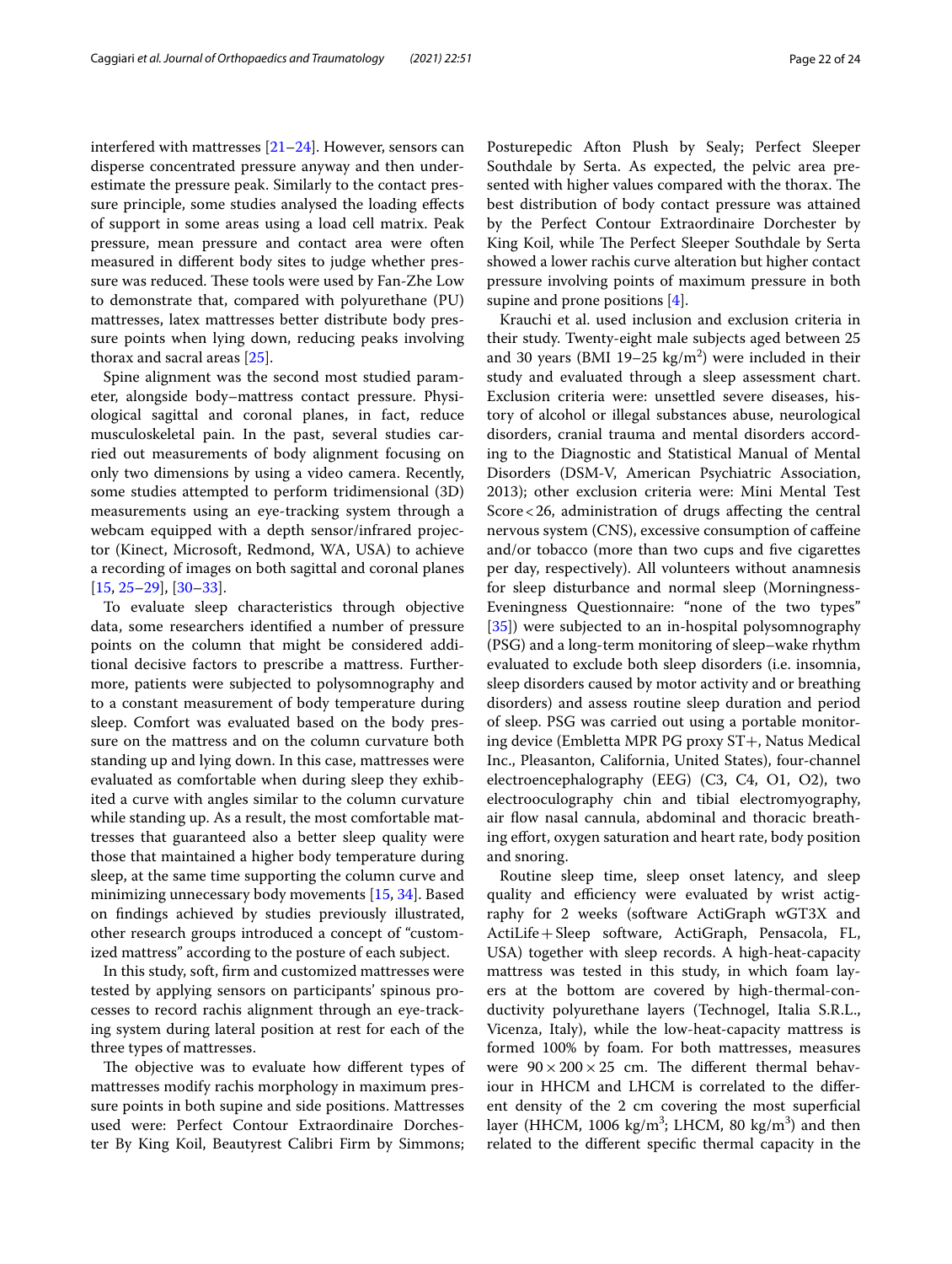observed temperature interval of 23–35 °C (HHCM, about 47 kJ/°C; LHCM, about 5,4 kJ/°C for the 2 cm of the external surface). To exclude the potential efect of diferent overlays, the same type of overlay was used during the whole study (bi-elastic non-quilted fabric weighing 600 g/m<sup>2</sup>). This study also analysed temperature. To measure room, skin and mattress temperature, wireless temperature sensors were used (DS 1922L, Thermochron iButtons; Maxim, Dallas, USA; resolution 0.0625 °C; sampling frequency one value per minute).

Video polysomnography was performed by Comet XL Lab-based PSG (Grass Telefactor, Astro-Med Inc., West Warwick, RI 02893 USA) using four-channel EEG (C3, C4, O1, O2), two electrooculogram channels (right and left outer canthus), chin electromyogram, heart rate, oxygen saturation and body position.

Temperature in the room was kept around 23 °C with a $\pm$ 0.5 °C interval and relative humidity between 45% and 55%. PSG variables included: time spent in phases N1, N2, N3 (slow wave sleep, SWS), rapid eye movement (REM) sleep, total sleeping time, sleep efficiency and time of wake-up after sleep onset.

The most important result achieved by this study is that comparison between individuals sleeping on lowthermal-capacity mattresses (LHCM) and high-thermalcapacity mattresses (HHCM) demonstrated a signifcant reduction in core body temperature (CBT), proximal skin temperature on the back (PROBA) and mattress surface temperature, and a signifcant increase in N3 sleep phase. Regression analysis selectively revealed a signifcant association between increased CBT-PROBA (and reduced PROBA) with emphasized N3 sleep phase. The present study conducted in a controlled laboratory demonstrated that sleep characteristics can be infuenced by thermal properties of the mattress. Comparison between a traditional mattress LHCM and HHCM mattress showed an increase in temperature of proximal skin on the back and of the core body temperature, and an increase in slow sleep waves and sleep continuity [\[13\]](#page-23-12).

## **Conclusions**

Based on data reported by literature, it can be claimed that medium-frm mattresses ofer more advantages to subjects with non-specifc low back pain. Studies have demonstrated, indeed, that these mattresses improve sleep quality and reduce risk of developing low back pain. Beds with active control improve column alignment and sleep quality. Temperature manipulation using a HHCM mattress caused a reduction in temperature increase of proximal skin on the back and of core body temperature, and an increase in slow sleep waves and sleep continuity; slightly manipulating the skin temperature, the wake-up can be delayed and deep sleep can be favoured.

### **Limitations**

The articles analysed reported differed with regard to their observations, and standardization of volunteers was low in terms of physical and health characteristics. Type of low back pain was poorly determined.

#### **Acknowledgements**

Authors acknowledge the Italian Society of Orthopaedics and Traumatology (SIOT), Prof. Francesco Falez, Prof. Paolo Tranquilli Leali and the whole Executive Board 2018–2020 for having inspired and supervised the current study.

#### **Authors' contributions**

G.C., G.R.T. and L.P. made substantial contributions to design, analysis and interpretation of data, and contributed to the writing and revising of the manuscript. G.T., E.J. and G.M. contributed to the acquisition and interpretation of data, and collaborated with the writing and revising of the manuscript. All authors read and approved the fnal manuscript.

#### **Funding**

The research presented has not received any grant funding.

#### **Availability of data and materials**

Studies carried out between 2000 and 2019 have been included in the current review. Mattresses analysed in the studies examined by our research group have been classifed according to the European Committee for Standardization (2000) as soft, medium-frm, extra-frm or customized to avoid supine decubitus. All authors read and approved the fnal manuscript.

#### **Declarations**

#### **Ethics approval and consent to participate**

No approval is required for the study because the data are published.

#### **Consent for publication**

All authors consent to the publication of this manuscript.

#### **Competing interests**

The authors report no fnancial conficts of interest.

#### **Author details**

<sup>1</sup> Orthopaedic and Traumatology Department, Università degli Studi di Sassari, 07100 Sassari, Italy. <sup>2</sup>Orthopaedic and Traumatologic Clinic, University of Perugia, Santa Maria della Misericordia Hospital, 06129 Perugia, Italy. 3 <sup>3</sup> Department of Medical and Surgical Specialties and Dentistry, University of Campania "Luigi Vanvitelli", 80138 Naples, Italy. <sup>4</sup> Department of Orthopaedics and Traumatology, Fondazione Policlinico IRCCS San Matteo, University of Pavia, 27100 Pavia, Italy. <sup>5</sup>Orthopaedic, Trauma and Spine Unit, Department of Basic Medical Sciences, Neuroscience and Sense Organs, School of Medicine, AOU Policlinico Consorziale, University of Bari "Aldo Moro", 70100 Bari, Italy. <sup>6</sup> Orthopaedic and Traumatology Department, Rovereto - Arco Hospital, 38068 Rovereto, Italy.

#### Received: 7 May 2021 Accepted: 27 November 2021 Published online: 08 December 2021

#### **References**

- <span id="page-22-0"></span>1. Tonetti LL, Martoni MM, Natale VV (2011) Efects of diferent mattresses on sleep quality in healthy subjects: an actigraphic study. Biol Rhythm Res 42(2):89–97
- <span id="page-22-1"></span>2. Swanson LM, Arnedt JT, Rosekind MR, Belenky G, Balkin TJ, Drake C (2011) Sleep disorders and work performance: fndings from the 2008 national sleep foundation sleep in America poll. J Sleep Res 20(3):487–494
- <span id="page-22-2"></span>3. Cimmino MA, Ferrone C, Cutolo M (2011) Epidemiology of chronic musculoskeletal pain. Best Pract Res Clin Rheumatol 25:173–183
- <span id="page-22-3"></span>4. DeVocht J, Wilder D, Bandstra E, Spratt K (2006) Biomechanical evaluation of four diferent mattresses. Appl Ergon 37:297–304